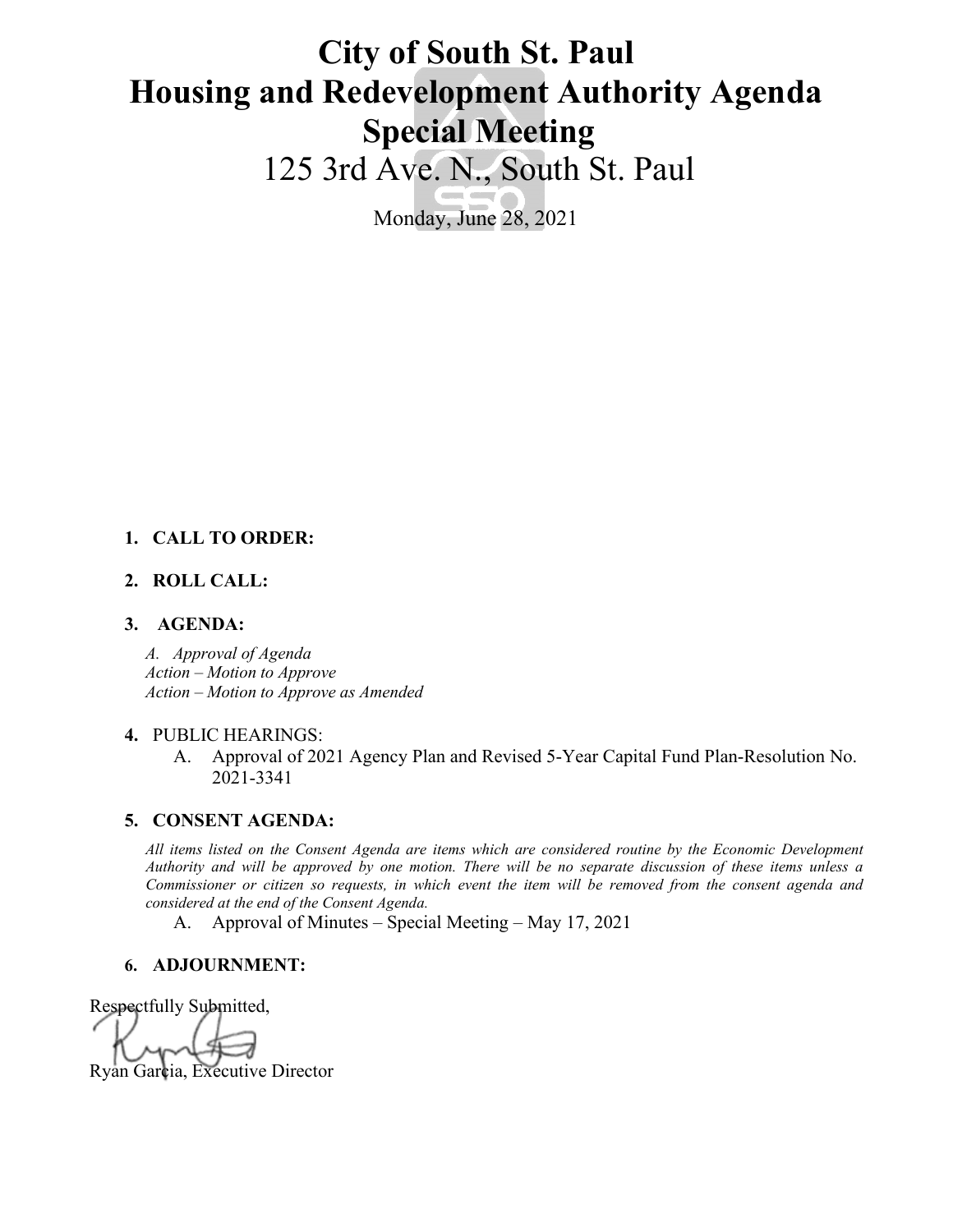# HOUSING AND REDEVELOPMENT AUTHORITY OF THE CITY OF SOUTH ST. PAUL

# BOARD OF COMMISSIONERS **MINUTES** SPECIAL MEETING May 17, 2021

The Special Meeting of the Housing and Redevelopment Authority of the City of South St. Paul was held on May 17, 2021 in the South St. Paul City Council Chambers. Chairperson Seaberg called the meeting to order at 6:45 P.M.

The following Commissioners were present: Pam Bakken, Todd Podgorski, Jimmy Francis, Lori Hansen, Sharon Dewey, Joe Kaliszewski and Chair Tom Seaberg.

No Commissioners were absent.

Staff was represented by: Tiffany Greene, Housing Programs Administrator and Peter Mikhail, City Attorney.

### APPROVAL OF AGENDA

It was moved by Commissioner Kaliszewski and seconded by Commissioner Hansen to approve the agenda as presented. Motion carried.

### CONSENT AGENDA

It was moved by Commissioner Bakken and seconded by Commissioner Francis to approve the Consent Agenda as follows:

A. Approval of Minutes – Special Meeting – April 19, 2021

Motion carried 6 ayes / 0 Nays

### GENERAL BUSINESS

It was moved by Commissioner Hansen and seconded by Commissioner Francis to approve the Consent Agenda as follows:

A. Approval of Bid and Award Contract for Interior Painting Project at the John Carroll Highrise

Ms. Greene presented an overview of the previously discussed painting project to be undertaken for the atrium and common areas at the John Carroll Building, 300 Grand Avenue West. The project was published for bids, and as required by law, the bids were publicly opened and tabulated. The lowest bid (including one alternate) was Sunrise Painting and Wallcovering. After completing an interview and

# 4. A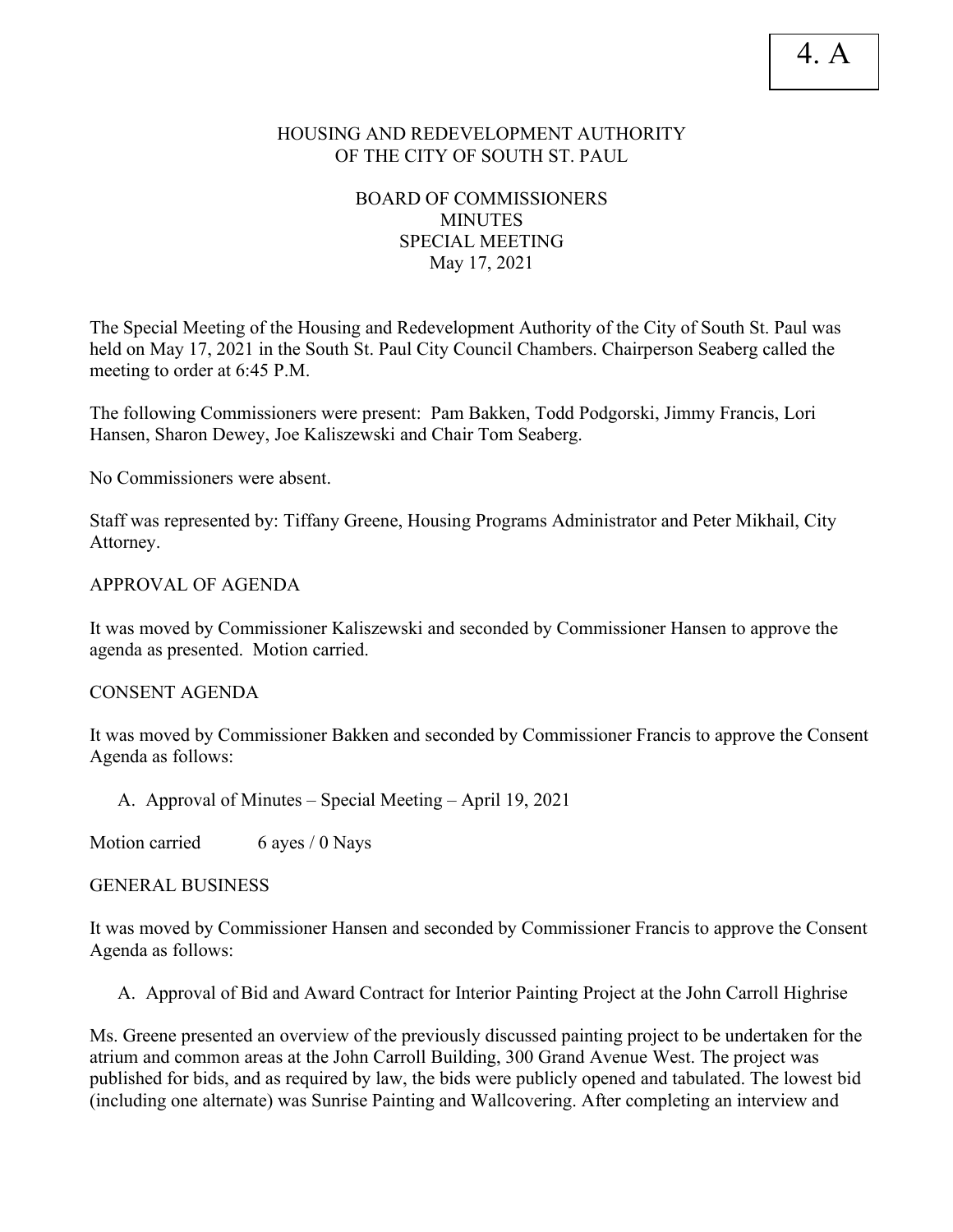HRA Special Meeting Minutes May 17, 2021 Page 2 of 2

conducting all references checks, staff is recommending the contract for the Interior Painting Project at John Carroll be awarded to Sunrise Painting and Wallcovering. Commissioner Dewey asked if the HUD required Suspension and Debarment check would be ran before the contract was awarded to Sunrise. Ms. Greene stated that the Suspension and Debarment check would be completed prior to the contract being executed.

It was moved by Commissioner Kaliszewski and seconded by Commissioner Podgorski to approve Resolution 2021 – 3340.

Motion carried 6 ayes / 0 Nays

ADJOURNMENT

There being no further business to come before the Board it was moved by Commissioner Hansen and seconded by Commissioner Bakken to adjourn. Chairperson Seaberg declared the meeting adjourned at 6:52 PM.

Respectfully submitted,

Joe Kaliszewski, Secretary Tom Seaberg, Chairperson

Dated: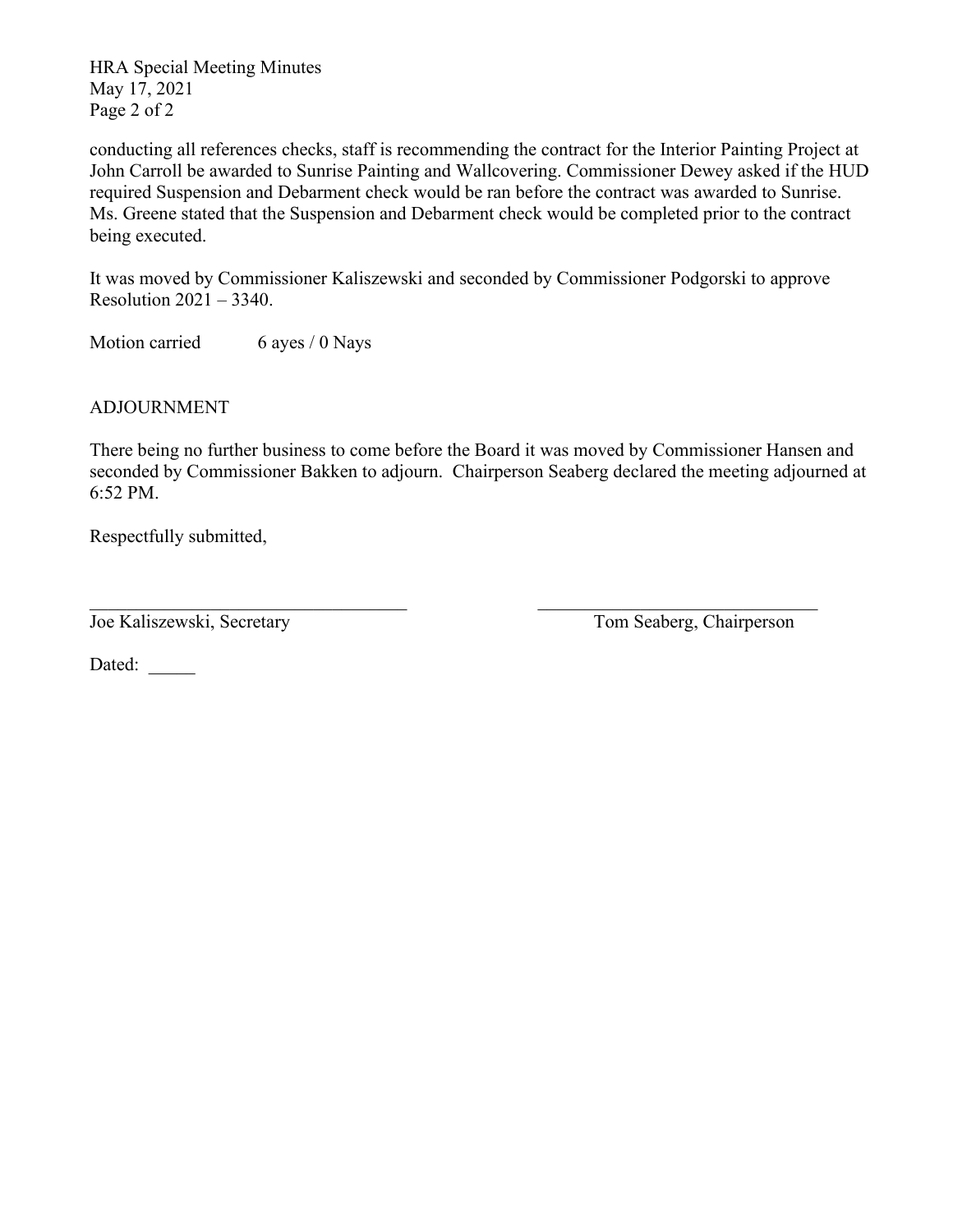



# **Agenda Item: 45 Day Notice Requirement: Approval of 2021 Agency Plan and Revised 5- Year Capital Fund Plan – Resolution No. 202**1**-33**41

**Action to be considered:** Motion to adopt Resolution 2021-3341 approving the 2021 Agency Plan and Revised 5-Year Capital Fund Action Plan.

# **Overview:**

The Agency Plan was previously reviewed by the board and the public on October 26, 2020, however the required 45-day notice for public comment had not been published on time. The 45-day notice has been properly published which will now ensure we remain in compliance with HUD.

As a Public Housing Agency, we are required to prepare an Agency Plan that must be approved by the board annually. This plan guides the operations of the Housing Agency for the year, and in tandem with the Capital Fund Plan forms the basis for the HUD subsidy dollars we receive each year to operate and maintain the Public Housing program and buildings.

Enclosed for board approval is the proposed 2021 Agency Plan and a revised 5-year Capital Fund Plan. The Capital Fund Plan has been recently reviewed and approved by HUD; the capital plan was revised to allow for the John Carroll plumbing modernization to be added to the 2019 and 2020 plan years.

Major projects that will be completed for the 2021 plan year, paid for with the 2019 Capital Fund Award include:

| Roof Installation(Dwelling Unit-Exterior (1480)-Roofs)         | \$150,000.00 |
|----------------------------------------------------------------|--------------|
| Painting (Dwelling Unit-Interior (1480)-Interior Painting (non | \$249,950.00 |
| routine)                                                       |              |

Major projects that will be completed for the 2021 plan year, paid for with the 2020 Capital Fund Award include:

| Roof Installation(Dwelling Unit-Exterior (1480)-Roofs) | \$200,000.00 |
|--------------------------------------------------------|--------------|
| Plumbing Modernization:                                | \$200,167.00 |

**Source of Funds:** The Public Housing and Capital Fund Programs are supported by both an operating subsidy and capital fund subsidy from HUD, respectively.

# **Attachments:**

4-A\_50075-HP Annual Agency Plan 4-A\_Revised Capital Plan 4-A\_Res No. 2021-3341 Approval of Annual Agency Plan & Revised CFP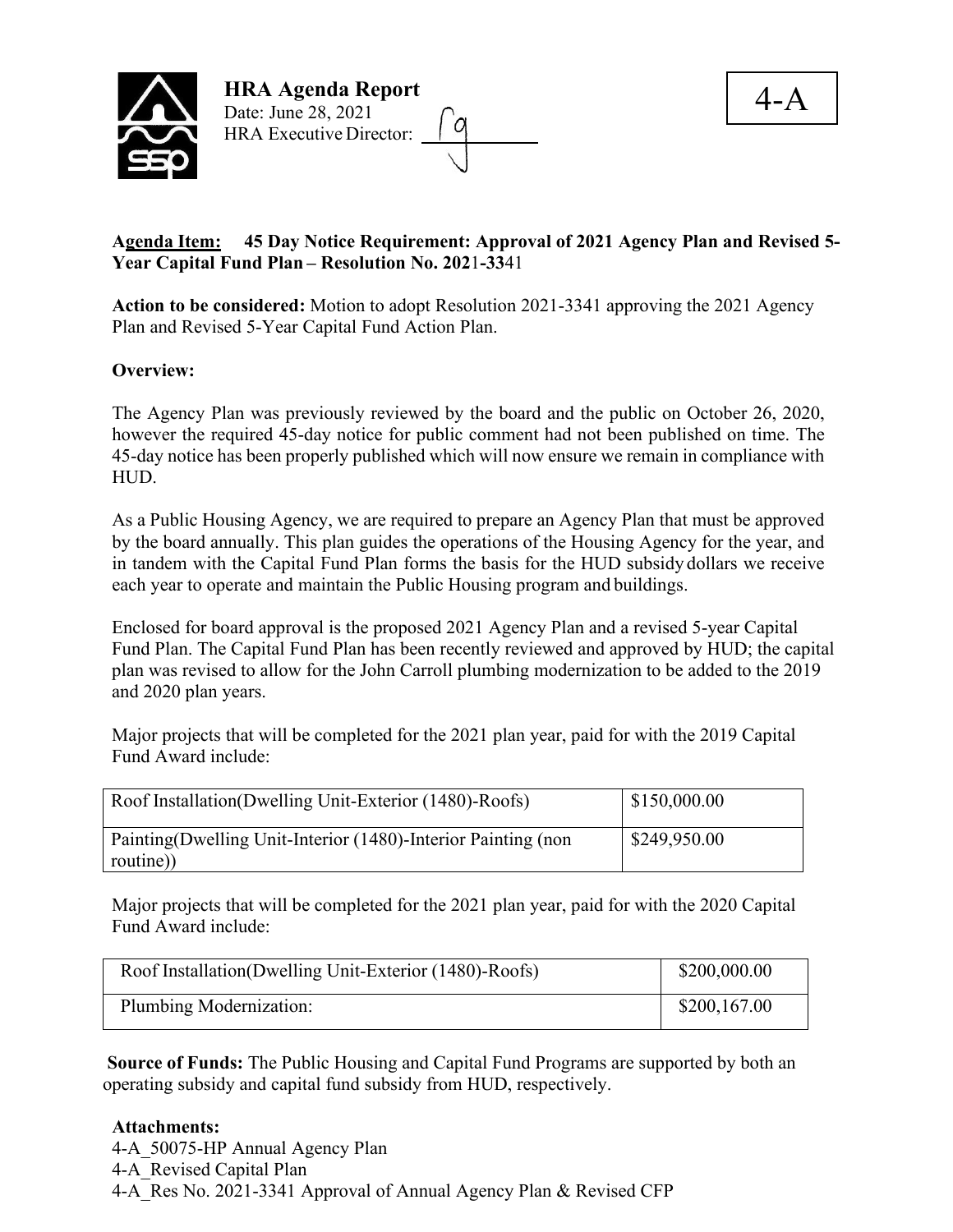| <b>Office of Public and Indian Housing</b><br><b>PHA Plan</b> | <b>Expires: 02/29/2016</b> |
|---------------------------------------------------------------|----------------------------|
| (High Performer PHAs)                                         |                            |

Purpose. The 5-Year and Annual PHA Plans provide a ready source for interested parties to locate basic PHA policies, rules, and requirements concerning the PHA's operations, programs, and services, and informs HUD, families served by the PHA, and members of the public of the PHA's mission, goals and objectives for serving the needs of low- income, very low- income, and extremely low- income families

**Applicability.** Form HUD-50075-HP is to be completed annually by **High Performing PHAs**. PHAs that meet the definition of a Standard PHA, Troubled PHA, HCV-Only PHA, Small PHA, or Qualified PHA do not need to submit this form.

#### **Definitions.**

- (1) *High-Performer PHA*  A PHA that owns or manages more than 550 combined public housing units and housing choice vouchers, and was designated as a high performer on both of the most recent Public Housing Assessment System (PHAS) and Section Eight Management Assessment Program (SEMAP) assessments.
- (2) *Small PHA*  A PHA that is not designated as PHAS or SEMAP troubled, or at risk of being designated as troubled, and that owns or manages less than 250 public housing units and any number of vouchers where the total combined units exceeds 550.
- (3) *Housing Choice Voucher (HCV) Only PHA*  A PHA that administers more than 550 HCVs, was not designated as troubled in its most recent SEMAP assessment, and does not own or manage public housing.
- (4) *Standard PHA*  A PHA that owns or manages 250 or more public housing units and any number of vouchers where the total combined units exceeds 550, and that was designated as a standard performer in the most recent PHAS or SEMAP assessments.
- (5) *Troubled PHA* **-** A PHA that achieves an overall PHAS or SEMAP score of less than 60 percent.
- (6) *Qualified PHA*  A PHA with 550 or fewer public housing dwelling units and/or housing choice vouchers combined, and is not PHAS or SEMAP troubled.

| $\mathbf{A}$ . | <b>PHA</b> Information.                                                                                                                                                                                                                                                                                                                                                                                                                                                                                                                                                                                                                                                                                                                                                                                                                                                                                                                                                                                                                                                                                                                                                                                                                                                                                                                                                                                                                  |                 |                                                                                           |                       |           |                                     |  |
|----------------|------------------------------------------------------------------------------------------------------------------------------------------------------------------------------------------------------------------------------------------------------------------------------------------------------------------------------------------------------------------------------------------------------------------------------------------------------------------------------------------------------------------------------------------------------------------------------------------------------------------------------------------------------------------------------------------------------------------------------------------------------------------------------------------------------------------------------------------------------------------------------------------------------------------------------------------------------------------------------------------------------------------------------------------------------------------------------------------------------------------------------------------------------------------------------------------------------------------------------------------------------------------------------------------------------------------------------------------------------------------------------------------------------------------------------------------|-----------------|-------------------------------------------------------------------------------------------|-----------------------|-----------|-------------------------------------|--|
| A.1            | PHA Name: South St. Paul HRA<br>PHA Code: MN010<br><b>PHA Type:</b> $\Box$ Small $\Box$ High Performer<br>PHA Plan for Fiscal Year Beginning: (MM/YYYY): 01/2021<br>PHA Inventory (Based on Annual Contributions Contract (ACC) units at time of FY beginning, above)<br>Number of Housing Choice Vouchers (HCVs) 0<br>Number of Public Housing (PH) Units 296<br>Total Combined 286<br><b>PHA Plan Submission Type:</b> $\boxtimes$ Annual Submission<br>$\Box$ Revised Annual Submission<br>Availability of Information. In addition to the items listed in this form, PHAs must have the elements listed below readily available to the public.<br>A PHA must identify the specific location(s) where the proposed PHA Plan, PHA Plan Elements, and all information relevant to the public hearing<br>and proposed PHA Plan are available for inspection by the public. Additionally, the PHA must provide information on how the public may<br>reasonably obtain additional information of the PHA policies contained in the standard Annual Plan, but excluded from their streamlined<br>submissions. At a minimum, PHAs must post PHA Plans, including updates, at each Asset Management Project (AMP) and main office or central<br>office of the PHA. PHAs are strongly encouraged to post complete PHA Plans on their official website. PHAs are also encouraged to provide each<br>resident council a copy of their PHA Plans. |                 |                                                                                           |                       |           |                                     |  |
|                |                                                                                                                                                                                                                                                                                                                                                                                                                                                                                                                                                                                                                                                                                                                                                                                                                                                                                                                                                                                                                                                                                                                                                                                                                                                                                                                                                                                                                                          |                 |                                                                                           |                       |           |                                     |  |
|                |                                                                                                                                                                                                                                                                                                                                                                                                                                                                                                                                                                                                                                                                                                                                                                                                                                                                                                                                                                                                                                                                                                                                                                                                                                                                                                                                                                                                                                          |                 | $\Box$ PHA Consortia: (Check box if submitting a Joint PHA Plan and complete table below) | Program(s) not in the |           | <b>No. of Units in Each Program</b> |  |
|                | <b>Participating PHAs</b>                                                                                                                                                                                                                                                                                                                                                                                                                                                                                                                                                                                                                                                                                                                                                                                                                                                                                                                                                                                                                                                                                                                                                                                                                                                                                                                                                                                                                | <b>PHA Code</b> | Program(s) in the Consortia                                                               | Consortia             | <b>PH</b> | <b>HCV</b>                          |  |
|                | Lead PHA:                                                                                                                                                                                                                                                                                                                                                                                                                                                                                                                                                                                                                                                                                                                                                                                                                                                                                                                                                                                                                                                                                                                                                                                                                                                                                                                                                                                                                                |                 |                                                                                           |                       |           |                                     |  |
|                |                                                                                                                                                                                                                                                                                                                                                                                                                                                                                                                                                                                                                                                                                                                                                                                                                                                                                                                                                                                                                                                                                                                                                                                                                                                                                                                                                                                                                                          |                 |                                                                                           |                       |           |                                     |  |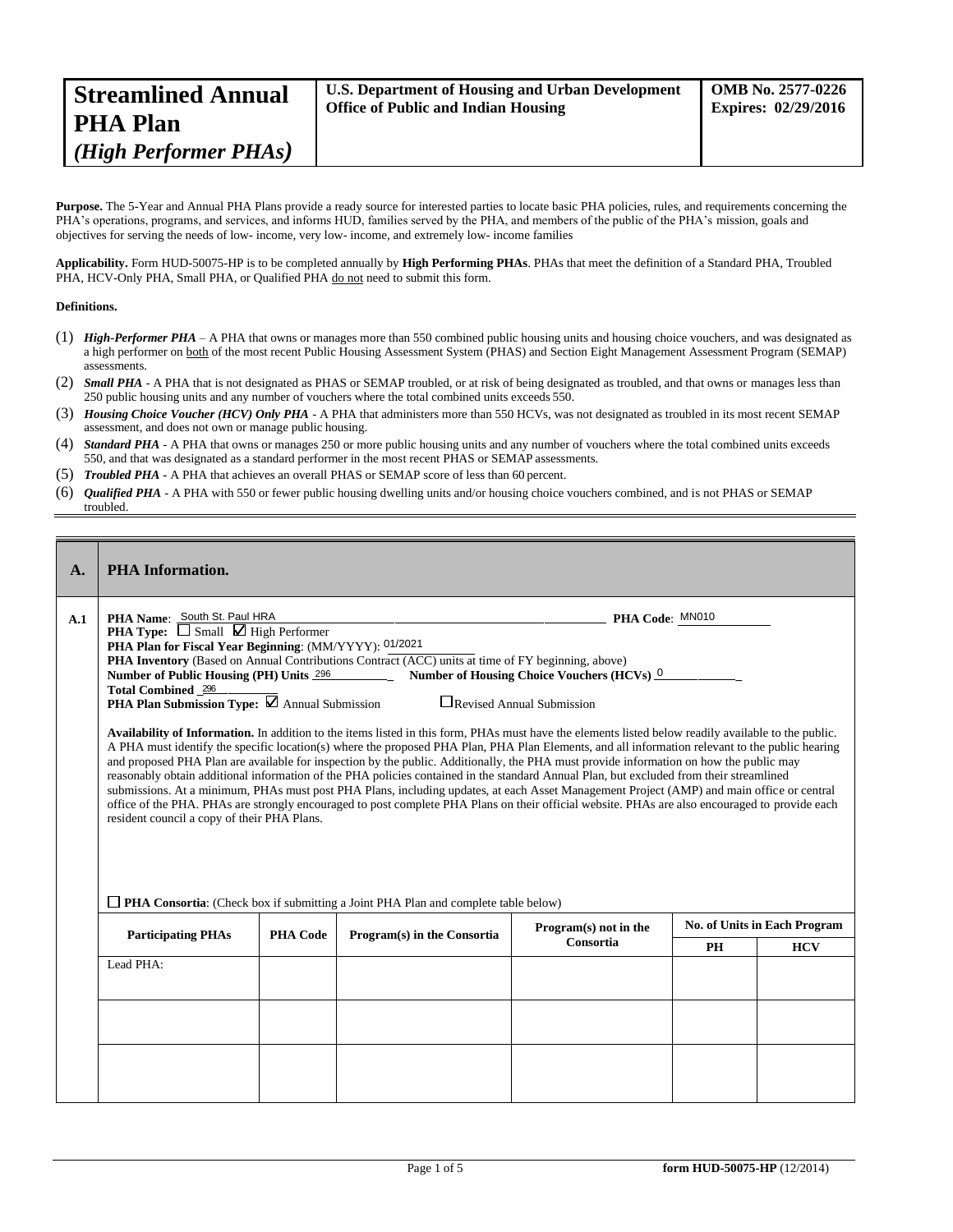| <b>B.</b>  | <b>Annual Plan Elements</b>                                                                                                                                                                                                                                                                                                                                                                                                                                                                                                                                                                                                                                                                                                                                                                                                                                                                                                                                                                                                                                                                                  |
|------------|--------------------------------------------------------------------------------------------------------------------------------------------------------------------------------------------------------------------------------------------------------------------------------------------------------------------------------------------------------------------------------------------------------------------------------------------------------------------------------------------------------------------------------------------------------------------------------------------------------------------------------------------------------------------------------------------------------------------------------------------------------------------------------------------------------------------------------------------------------------------------------------------------------------------------------------------------------------------------------------------------------------------------------------------------------------------------------------------------------------|
| B.1        | <b>Revision of PHA Plan Elements.</b>                                                                                                                                                                                                                                                                                                                                                                                                                                                                                                                                                                                                                                                                                                                                                                                                                                                                                                                                                                                                                                                                        |
|            | (a) Have the following PHA Plan elements been revised by the PHA since its last <b>Annual PHA Plan</b> submission?                                                                                                                                                                                                                                                                                                                                                                                                                                                                                                                                                                                                                                                                                                                                                                                                                                                                                                                                                                                           |
|            | ΥN<br>Statement of Housing Needs and Strategy for Addressing Housing Needs.<br>Deconcentration and Other Policies that Govern Eligibility, Selection, and Admissions.<br>$\Box$<br>$\triangledown$ Financial Resources.<br>$\triangledown$ Rent Determination.<br>$\nabla$ Homeownership Programs.<br>Safety and Crime Prevention.<br>$\mathbf{\nabla}$ Pet Policy.<br>$\triangleright$ Substantial Deviation.<br>Significant Amendment/Modification<br>(b) The PHA must submit its Deconcentration Policy for Field Office Review.<br>(c) If the PHA answered yes for any element, describe the revisions for each element below:                                                                                                                                                                                                                                                                                                                                                                                                                                                                           |
| B.2        | <b>New Activities.</b>                                                                                                                                                                                                                                                                                                                                                                                                                                                                                                                                                                                                                                                                                                                                                                                                                                                                                                                                                                                                                                                                                       |
|            | (a) Does the PHA intend to undertake any new activities related to the following in the PHA's current Fiscal Year?                                                                                                                                                                                                                                                                                                                                                                                                                                                                                                                                                                                                                                                                                                                                                                                                                                                                                                                                                                                           |
|            | ΥN<br>Hope VI or Choice Neighborhoods.<br>Mixed Finance Modernization or Development.<br>$\mathcal{L}$<br>$\Box$ Demolition and/or Disposition.<br>☑ Conversion of Public Housing to Tenant Based Assistance.<br>○ Conversion of Public Housing to Project-Based Assistance under RAD.<br>□ Project Based Vouchers.<br>■ Units with Approved Vacancies for Modernization.<br>⊠ Other Capital Grant Programs (i.e., Capital Fund Community Facilities Grants or Emergency Safety and Security Grants).<br>(b) If any of these activities are planned for the current Fiscal Year, describe the activities. For new demolition activities, describe any public<br>housing development or portion thereof, owned by the PHA for which the PHA has applied or will apply for demolition and/or disposition approval<br>under section 18 of the 1937 Act under the separate demolition/disposition approval process. If using Project-Based Vouchers (PBVs), provide the<br>projected number of project based units and general locations, and describe how project basing would be consistent with the PHA Plan. |
| <b>B.3</b> | Progress Report.                                                                                                                                                                                                                                                                                                                                                                                                                                                                                                                                                                                                                                                                                                                                                                                                                                                                                                                                                                                                                                                                                             |
|            | Provide a description of the PHA's progress in meeting its Mission and Goals described in the PHA 5-Year Plan.<br>Earned a "high performer" rating for the previous reporting years.<br>1.<br>2.<br>Maintained an average occupancy rating at 98% or above.<br>3.<br>Transitioned to Nath Companies on March 1, 2020.<br>Continued to follow 5-Year Capital Fund Action Plan: replaced all laundry machines and<br>4.<br>pay stations; replaced laundry room floors in both buildings. Repaved parking lots and<br>curbs. Replaced all sprinkler heads in units and common areas.<br>Met with residents and resident service coordinators to discuss the formation of a<br>5.<br>Resident Advisory Board; will have the beginning steps in place by January 2021.                                                                                                                                                                                                                                                                                                                                            |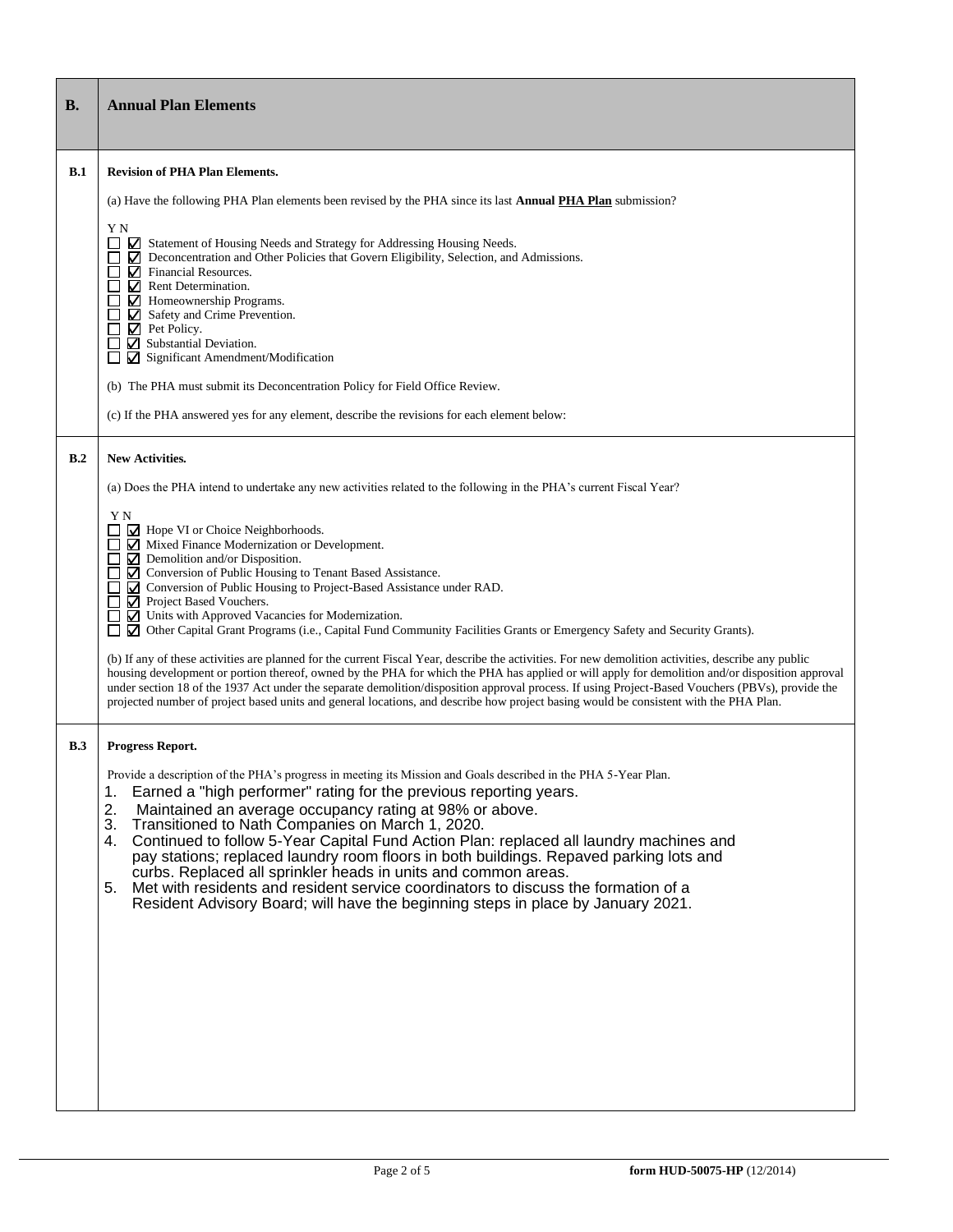| <b>B.4.</b> | <b>Most Recent Fiscal Year Audit.</b>                                                                                                                                                                                       |
|-------------|-----------------------------------------------------------------------------------------------------------------------------------------------------------------------------------------------------------------------------|
|             | (a) Were there any findings in the most recent FY Audit?                                                                                                                                                                    |
|             | ΥN<br>$\vec{U}$ $\square$                                                                                                                                                                                                   |
|             | (b) If yes, please describe: Internal Control Over Compliance with Federal Procurement, Suspension, and Debarment Requirements. Procurement policy now in place.                                                            |
|             | Other Document and/or Certification Requirements.                                                                                                                                                                           |
| C.1         | Certification Listing Policies and Programs that the PHA has Revised since Submission of its Last Annual Plan                                                                                                               |
|             | Form 50077-ST-HCV-HP, Certification of Compliance with PHA Plans and Related Regulations, must be submitted by the PHA as an electronic<br>attachment to the PHA Plan.                                                      |
| C.2         | <b>Civil Rights Certification.</b>                                                                                                                                                                                          |
|             | Form 50077-ST-HCV-HP, Certification of Compliance with PHA Plans and Related Regulations, must be submitted by the PHA as an electronic<br>attachment to the PHA Plan.                                                      |
| C.3         | <b>Resident Advisory Board (RAB) Comments.</b>                                                                                                                                                                              |
|             | (a) Did the RAB(s) provide comments to the PHA Plan?                                                                                                                                                                        |
|             | $\stackrel{\rm Y}{\blacktriangledown}$ $\stackrel{\rm N}{\square}$                                                                                                                                                          |
|             | If yes, comments must be submitted by the PHA as an attachment to the PHA Plan. PHAs must also include a narrative describing their analysis of<br>the RAB recommendations and the decisions made on these recommendations. |
| C.4         | Certification by State or Local Officials.                                                                                                                                                                                  |
|             | Form HUD 50077-SL, Certification by State or Local Officials of PHA Plans Consistency with the Consolidated Plan, must be submitted by the<br>PHA as an electronic attachment to the PHA Plan.                              |
| D           | Statement of Capital Improvements. Required in all years for all PHAs completing this form that administer public<br>housing and receive funding from the Capital Fund Program (CFP).                                       |
| D.1         | Capital Improvements. Include a reference here to the most recent HUD-approved 5-Year Action Plan (HUD-50075.2) and the date that it was<br>approved by HUD.<br>5-Year Action Plan (2017-2021) approved by HUD on 8.21.18.  |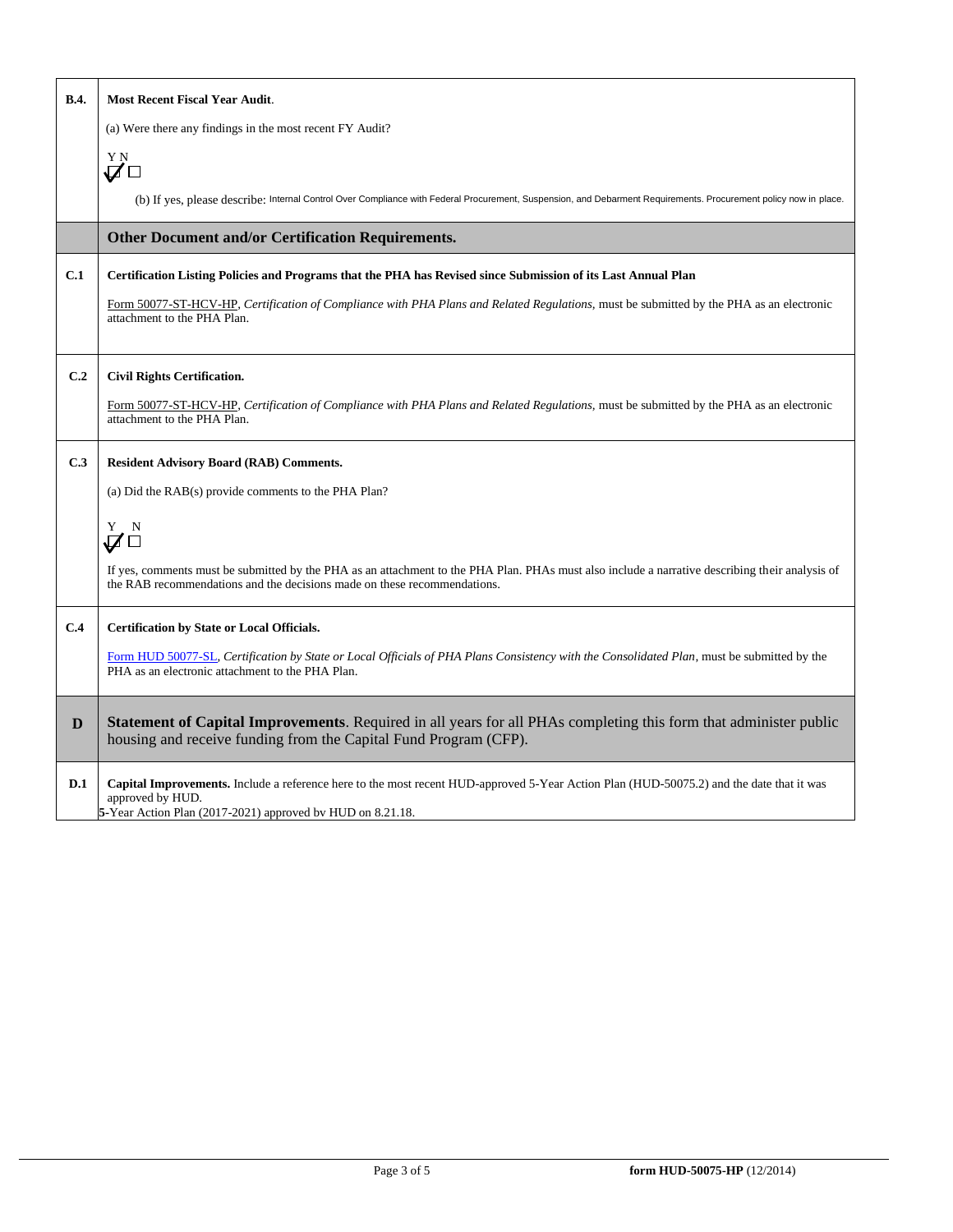# **Instructions for Preparation of Form HUD-50075-HP Annual Plan for High Performing PHAs**

- **A. PHA Information.** All PHAs must complete this section.
	- **A.1** Include the full **PHA Name**, **PHA Code**, **PHA Type**, **PHA Fiscal Year Beginning** (MM/YYYY), **PHA Inventory, Number of Public Housing Units and or Housing Choice Vouchers (HCVs), PHA Plan Submission Type**, and the **Availability of Information**, specific location(s) of all information relevant to the public hearing and proposed PHA Plan. (24 CFR [§903.23\(4\)\(e\)\)](http://ecfr.gpoaccess.gov/cgi/t/text/text-idx?c=ecfr&sid=13734845220744370804c20da2294a03&rgn=div5&view=text&node=24%3A4.0.3.1.3&idno=24&24%3A4.0.3.1.3.2.5.14)

**PHA Consortia**: Check box if submitting a Joint PHA Plan and complete the table[. \(24 CFR §943.128\(a\)\)](http://ecfr.gpoaccess.gov/cgi/t/text/text-idx?c=ecfr&sid=cc31cf1c3a2b84ba4ead75d35d258f67&rgn=div5&view=text&node=24%3A4.0.3.1.10&idno=24&24%3A4.0.3.1.10.2.5.7)

#### **B. Annual Plan.**

#### **B.1 Revision of PHA Plan Elements.** PHAs must:

Identify specifically which plan elements listed below that have been revised by the PHA. To specify which elements have been revised, mark the "yes" box. If an element has not been revised, mark "no."

**Statement of Housing Needs and Strategy for Addressing Housing Needs.** Provide a statement addressing the housing needs of low-income, very low-income and extremely low-income families and a brief description of the PHA's strategy for addressing the housing needs of families who reside in the jurisdiction served by the PHA. The statement must identify the housing needs of (i) families with incomes below 30 percent of area median income (extremely low-income), (ii) elderly families and families with disabilities, and (iii) households of various races and ethnic groups residing in the jurisdiction or on the waiting list based on information provided by the applicable Consolidated Plan, information provided by HUD, and other generally available data. The identification of housing needs must address issues of affordability, supply, quality, accessibility, size of units, and location. For years in which the PHA's 5-Year PHA Plan is also due, this information must be included only to the extent it pertains to the housing needs of families that are on the PHA's public housing and Section 8 tenant-based assistance waiting lists. [24 CFR §903.7\(a\)\(1\)](http://ecfr.gpoaccess.gov/cgi/t/text/text-idx?c=ecfr&sid=13734845220744370804c20da2294a03&rgn=div5&view=text&node=24%3A4.0.3.1.3&idno=24&24%3A4.0.3.1.3.2.5.5) and 24 CFR §903.12(b). Provide a description of the PHA's strategy for addressing the housing needs of families in the jurisdiction and on the waiting list in the upcoming year. For years in which the PHA's 5-Year PHA Plan is also due, this information must be included only to the extent it pertains to the housing needs of families that are on the PHA's public housing and Section 8 tenant-based assistance waiting lists. [24 CFR §903.7\(a\)\(2\)\(i](http://ecfr.gpoaccess.gov/cgi/t/text/text-idx?c=ecfr&sid=13734845220744370804c20da2294a03&rgn=div5&view=text&node=24%3A4.0.3.1.3&idno=24&24%3A4.0.3.1.3.2.5.5)i) and 24 CFR §903.12(b).

**Deconcentration and Other Policies that Govern Eligibility, Selection and Admissions**. Describe the PHA's admissions policy for deconcentration of poverty and income mixing of lower-income families in public housing. The Deconcentration Policy must describe the PHA's policy for bringing higher income tenants into lower income developments and lower income tenants into higher income developments. The deconcentration requirements apply to general occupancy and family public housing developments. Refer to 24 CFR §903.2(b)(2) for developments not subject to deconcentration of poverty and income mixing requirements. [24 CFR §903.7\(b\)](http://ecfr.gpoaccess.gov/cgi/t/text/text-idx?c=ecfr&sid=b44bf19bef93dd31287608d2c687e271&rgn=div5&view=text&node=24%3A4.0.3.1.3&idno=24&24%3A4.0.3.1.3.2.5.5) Describe the PHA's procedures for maintaining waiting lists for admission to public housing and address any site-based waiting lists[. 24 CFR §903.7\(b\)](http://ecfr.gpoaccess.gov/cgi/t/text/text-idx?c=ecfr&sid=b44bf19bef93dd31287608d2c687e271&rgn=div5&view=text&node=24%3A4.0.3.1.3&idno=24&24%3A4.0.3.1.3.2.5.5) A statement of the PHA's policies that govern resident or tenant eligibility, selection and admission including admission preferences for both public housing and HCV[. \(24 CFR §903.7\(b\)](http://ecfr.gpoaccess.gov/cgi/t/text/text-idx?c=ecfr&sid=b44bf19bef93dd31287608d2c687e271&rgn=div5&view=text&node=24%3A4.0.3.1.3&idno=24&24%3A4.0.3.1.3.2.5.5) Describe the unit assignment policies for public housing. [24 CFR §903.7\(b\)](http://ecfr.gpoaccess.gov/cgi/t/text/text-idx?c=ecfr&sid=b44bf19bef93dd31287608d2c687e271&rgn=div5&view=text&node=24%3A4.0.3.1.3&idno=24&24%3A4.0.3.1.3.2.5.5)

**Financial Resources.** A statement of financial resources, including a listing by general categories, of the PHA's anticipated resources, such as PHA operating, capital and other anticipated Federal resources available to the PHA, as well as tenant rents and other income available to support public housing or tenant-based assistance. The statement also should include the non-Federal sources of funds supporting each Federal program, and state the planned use for the resources[. \(24 CFR §903.7\(c\)](http://ecfr.gpoaccess.gov/cgi/t/text/text-idx?c=ecfr&sid=b44bf19bef93dd31287608d2c687e271&rgn=div5&view=text&node=24%3A4.0.3.1.3&idno=24)

■ **Rent Determination.** A statement of the policies of the PHA governing rents charged for public housing and HCV dwelling units, including applicable public housing flat rents, minimum rents, voucher family rent contributions, and payment standard policies[. \(24 CFR §903.7\(d\)](http://ecfr.gpoaccess.gov/cgi/t/text/text-idx?c=ecfr&sid=b44bf19bef93dd31287608d2c687e271&rgn=div5&view=text&node=24%3A4.0.3.1.3&idno=24&24%3A4.0.3.1.3.2.5.5)

**Homeownership Programs**. A description of any homeownership programs (including project number and unit count) administered by the agency or for which the PHA has applied or will apply for approval. For years in which the PHA's 5-Year PHA Plan is also due, this information must be included only to the extent that the PHA participates in homeownership programs under section 8(y) of the 1937 Act. [\(24 CFR §903.7\(k\)](http://ecfr.gpoaccess.gov/cgi/t/text/text-idx?c=ecfr&sid=b44bf19bef93dd31287608d2c687e271&rgn=div5&view=text&node=24%3A4.0.3.1.3&idno=24&24%3A4.0.3.1.3.2.5.5) and 24 CFR §903.12(b).

**Safety and Crime Prevention (VAWA).** A description of: **1)** Any activities, services, or programs provided or offered by an agency, either directly or in partnership with other service providers, to child or adult victims of domestic violence, dating violence, sexual assault, or stalking; **2)** Any activities, services, or programs provided or offered by a PHA that helps child and adult victims of domestic violence, dating violence, sexual assault, or stalking, to obtain or maintain housing; and **3)** Any activities, services, or programs provided or offered by a public housing agency to prevent domestic violence, dating violence, sexual assault, and stalking, or to enhance victim safety in assisted families.  $(24 \text{ CFR } \text{\textless} 903.7(m)(5))$ 

□ **Pet Policy.** Describe the PHA's policies and requirements pertaining to the ownership of pets in public housing[. \(24 CFR §903.7\(n\)\)](http://ecfr.gpoaccess.gov/cgi/t/text/text-idx?c=ecfr&sid=13734845220744370804c20da2294a03&rgn=div5&view=text&node=24%3A4.0.3.1.3&idno=24&24%3A4.0.3.1.3.2.5.5)

■ **Substantial Deviation.** PHA must provide its criteria for determining a "substantial deviation" to its 5-Year Plan[. \(24 CFR §903.7\(r\)\(2\)\(i\)](http://ecfr.gpoaccess.gov/cgi/t/text/text-idx?c=ecfr&sid=13734845220744370804c20da2294a03&rgn=div5&view=text&node=24%3A4.0.3.1.3&idno=24&24%3A4.0.3.1.3.2.5.5)

**Significant Amendment/Modification**. PHA must provide its criteria for determining a "Significant Amendment or Modification" to its 5-Year and Annual Plan. Should the PHA fail to define 'significant amendment/modification', HUD will consider the following to be 'significant amendments or modifications': a) changes to rent or admissions policies or organization of the waiting list; b) additions of non-emergency public housing CFP work items (items not included in the current CFP Annual Statement or CFP 5-Year Action Plan); or c) any change with regard to demolition or disposition, designation, homeownership programs or conversion activities. See guidance on HUD's website at: Notice PIH 1999-51. [\(24 CFR §903.7\(r\)\(2\)\(ii\)](http://ecfr.gpoaccess.gov/cgi/t/text/text-idx?c=ecfr&sid=13734845220744370804c20da2294a03&rgn=div5&view=text&node=24%3A4.0.3.1.3&idno=24&24%3A4.0.3.1.3.2.5.5)

If any boxes are marked "yes", describe the revision(s) to those element(s) in the space provided.

PHAs must submit a Deconcentration Policy for Field Office review. For additional guidance on what a PHA must do to deconcentrate poverty in its development and comply with fair housing requirements, se[e 24 CFR 903.2.](http://ecfr.gpoaccess.gov/cgi/t/text/text-idx?c=ecfr&sid=31b6a8e6f1110b36cc115eb6e4d5e3b4&rgn=div5&view=text&node=24%3A4.0.3.1.3&idno=24&24%3A4.0.3.1.3.1.5.2) [\(24 CFR §903.23\(b\)\)](http://ecfr.gpoaccess.gov/cgi/t/text/text-idx?c=ecfr&sid=13734845220744370804c20da2294a03&rgn=div5&view=text&node=24%3A4.0.3.1.3&idno=24&24%3A4.0.3.1.3.2.5.9)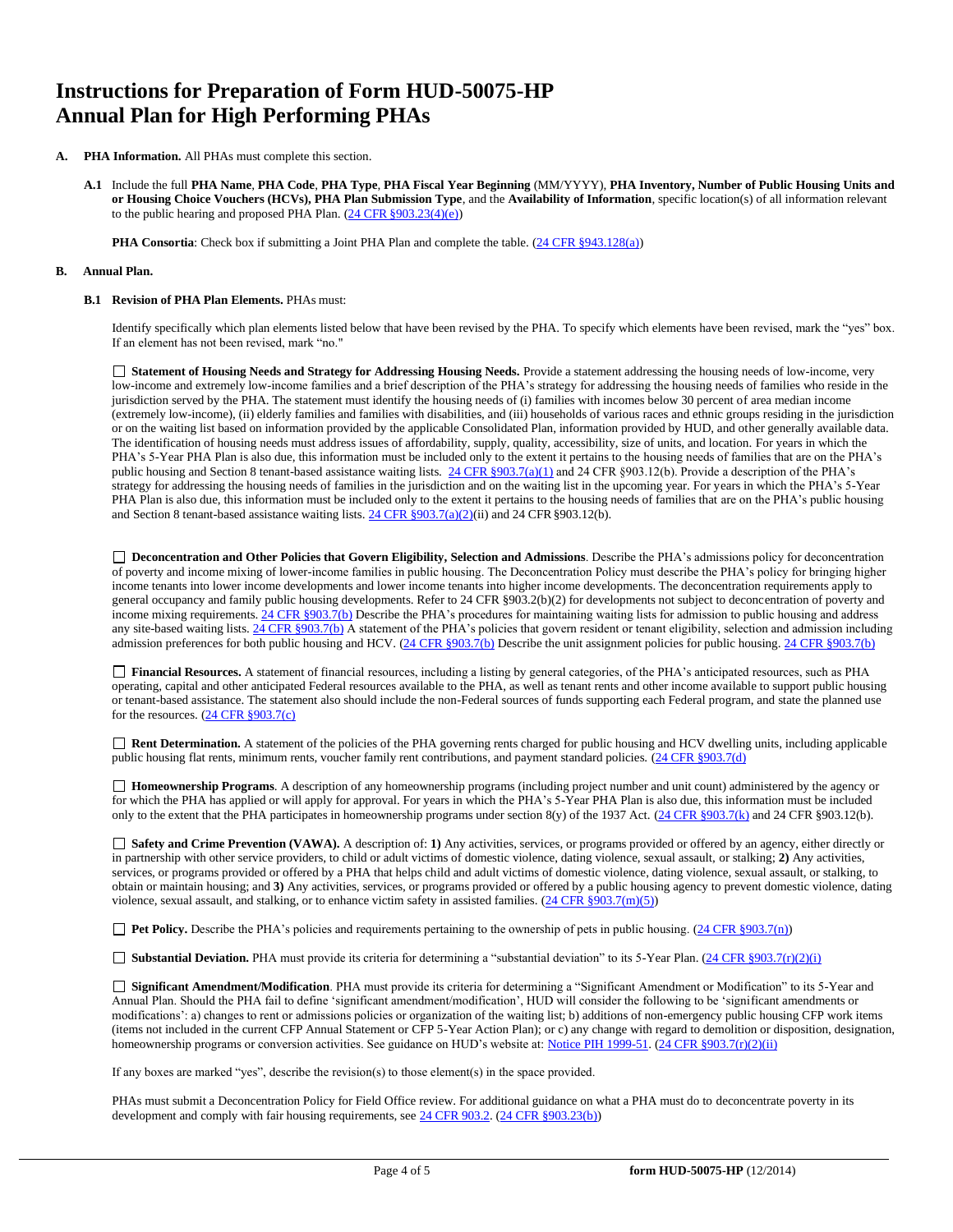**B.2 New Activities.** If the PHA intends to undertake any new activities related to these elements or discretionary policies in the current Fiscal Year, mark "yes" for those elements, and describe the activities to be undertaken in the space provided. If the PHA does not plan to undertake these activities, mark "no."

□ **Hope VI.** 1) A description of any housing (including project name, number (if known) and unit count) for which the PHA will apply for HOPE VI; and **2)** A timetable for the submission of applications or proposals. The application and approval process for Hope VI is a separate process. See guidance on HUD's website at: <http://www.hud.gov/offices/pih/programs/ph/hope6/index.cfm>. [\(Notice PIH 2010-30\)](http://www.hud.gov/offices/adm/hudclips/notices/pih/07pihnotices.cfm)

**Mixed Finance Modernization or Development. 1)** A description of any housing (including name, project number (if known) and unit count) for which the PHA will apply for Mixed Finance Modernization or Development; and **2)** A timetable for the submission of applications or proposals. The application and approval process for Mixed Finance Modernization or Development is a separate process. See guidance on HUD's website at:

<http://www.hud.gov/offices/pih/programs/ph/hope6/index.cfm>. [\(Notice PIH 2010-30\)](http://www.hud.gov/offices/adm/hudclips/notices/pih/07pihnotices.cfm)

□ Demolition and/or Disposition. Describe any public housing projects owned by the PHA and subject to ACCs (including name, project number and unit numbers [or addresses]), and the number of affected units along with their sizes and accessibility features) for which the PHA will apply or is currently pending for demolition or disposition; and (2) A timetable for the demolition or disposition. This statement must be submitted to the extent that approved and/or pending demolition and/or disposition has changed. The application and approval process for demolition and/or disposition is a separate process. See guidance on HUD's website at[: http://www.hud.gov/offices/pih/centers/sac/demo\\_dispo/index.cfm. \(](http://www.hud.gov/offices/pih/centers/sac/demo_dispo/index.cfm)24 CFR [§903.7\(h\)\)](http://ecfr.gpoaccess.gov/cgi/t/text/text-idx?c=ecfr&sid=13734845220744370804c20da2294a03&rgn=div5&view=text&node=24%3A4.0.3.1.3&idno=24&24%3A4.0.3.1.3.2.5.5)

□ **Conversion of Public Housing.** Describe any public housing building(s) (including project number and unit count) owned by the PHA that the PHA is required to convert or plans to voluntarily convert to tenant-based assistance; **2)** An analysis of the projects or buildings required to be converted; and **3)** A statement of the amount of assistance received to be used for rental assistance or other housing assistance in connection with such conversion. See guidance on HUD's website at[: http://www.hud.gov/offices/pih/centers/sac/conversion.cfm](http://www.hud.gov/offices/pih/centers/sac/conversion.cfm). [\(24 CFR §903.7\(j\)\)](http://ecfr.gpoaccess.gov/cgi/t/text/text-idx?c=ecfr&sid=13734845220744370804c20da2294a03&rgn=div5&view=text&node=24%3A4.0.3.1.3&idno=24&24%3A4.0.3.1.3.2.5.5)

provide the projected number of project-based units and general locations, and describe how project-basing would be consistent with the PHA Plan.

□ **Project-Based Vouchers.** Describe any plans to use HCVs for new project-based vouchers[. \(24 CFR §983.57\(b\)\(1\)\)](http://ecfr.gpoaccess.gov/cgi/t/text/text-idx?c=ecfr&sid=b44bf19bef93dd31287608d2c687e271&rgn=div5&view=text&node=24%3A4.0.3.1.24&idno=24&24%3A4.0.3.1.24.2.41.7) If using project-based vouchers,

**Other Capital Grant Programs** (i.e., Capital Fund Community Facilities Grants or Emergency Safety and Security Grants).

- **B.3 Progress Report.** For all Annual Plans following submission of the first Annual Plan, a PHA must include a brief statement of the PHA's progress in meeting the mission and goals described in the 5-Year PHA Plan.  $(24 \text{ CFR } \frac{8903.7(r)(1)}{r})$
- **B.4 Most Recent Fiscal Year Audit.** If the results of the most recent fiscal year audit for the PHA included any findings, mark "yes" and describe those findings in the space provided.  $(24 \text{ CFR } \text{\$}903.7(p))$

#### **C. Other Document and/or Certification Requirements**

.

- **C.1 Certification Listing Policies and Programs that the PHA has Revised since Submission of its Last Annual Plan.** Provide a certification that the following plan elements have been revised, provided to the RAB for comment before implementation, approved by the PHA board, and made available for review and inspection by the public. This requirement is satisfied by completing and submitting form HUD-50077 SM-HP.
- **C.2 Civil Rights Certification.** Form HUD-50077 SM-HP, *PHA Certifications of Compliance with the PHA Plans and Related Regulation*, must be submitted by the PHA as an electronic attachment to the PHA Plan. This includes all certifications relating to Civil Rights and related regulations. A PHA will be considered in compliance with the AFFH Certification if: it can document that it examines its programs and proposed programs to identify any impediments to fair housing choice within those programs; addresses those impediments in a reasonable fashion in view of the resources available; works with the local jurisdiction to implement any of the jurisdiction's initiatives to affirmatively further fair housing; and assures that the annual plan is consistent with any applicable Consolidated Plan for its jurisdiction. (24 CFR [§903.7\(o\)\)](http://ecfr.gpoaccess.gov/cgi/t/text/text-idx?c=ecfr&sid=13734845220744370804c20da2294a03&rgn=div5&view=text&node=24%3A4.0.3.1.3&idno=24&24%3A4.0.3.1.3.2.5.5)
- **C.3 Resident Advisory Board (RAB) comments**. If the RAB provided comments to the annual plan, mark "yes," submit the comments as an attachment to the Plan and describe the analysis of the comments and the PHA's decision made on these recommendations. (24 CFR [§903.13\(c\),](http://ecfr.gpoaccess.gov/cgi/t/text/text-idx?c=ecfr&sid=13734845220744370804c20da2294a03&rgn=div5&view=text&node=24%3A4.0.3.1.3&idno=24&24%3A4.0.3.1.3.2.5.9) 24 CFR [§903.19\)](http://ecfr.gpoaccess.gov/cgi/t/text/text-idx?c=ecfr&sid=f41eb312b1425d2a95a2478fde61e11f&rgn=div5&view=text&node=24%3A4.0.3.1.3&idno=24&24%3A4.0.3.1.3.2.5.12)
- **C.4 Certification by State or Local Officials.** Form HUD-50077-SL, *Certification by State or Local Officials of PHA Plans Consistency with the Consolidated Plan*, must be submitted by the PHA as an electronic attachment to the PHA Plan. (24 CFR §903.15)
- **D. Statement of Capital Improvements**. PHAs that receive funding from the Capital Fund Program (CFP) must complete this section[. \(24 CFR 903.7 \(g\)\)](http://ecfr.gpoaccess.gov/cgi/t/text/text-idx?c=ecfr&sid=0885bb33f96a064e6519e07d66d87fd6&rgn=div5&view=text&node=24%3A4.0.3.1.3&idno=24&24%3A4.0.3.1.3.2.5.5)
	- **D.1 Capital Improvements.** In order to comply with this requirement, the PHA must reference the most recent HUD approved Capital Fund 5 Year Action Plan. PHAs can reference the form by including the following language in Section C. 8.0 of the PHA Plan Template: "See HUD Form 50075.2 approved by HUD on XX/XX/XXXX."

This information collection is authorized by Section 511 of the Quality Housing and Work Responsibility Act, which added a new section 5A to the U.S. Housing Act of 1937, as amended, which introduced the 5-Year and Annual PHA Plan. The 5-Year and Annual PHA Plans provide a ready source for interested parties to locate basic PHA policies, rules, and requirements concerning the PHA's operations, programs, and services, and informs HUD, families served by the PHA, and members of the public of the PHA's mission, goals and objectives for serving the needs of low- income, very low- income, and extremely low- income families.

Public reporting burden for this information collection is estimated to average 16.64 hours per response, including the time for reviewing instructions, searching existing data sources, gathering and maintaining the data needed, and completing and reviewing the collection of information. HUD may not collect this information, and respondents are not required to complete this form, unless it displays a currently valid OMB Control Number.

**Privacy Act Notice.** The United States Department of Housing and Urban Development is authorized to solicit the information requested in this form by virtue of Title 12, U.S. Code, Section 1701 et seq., and regulations promulgated thereunder at Title 12, Code of Federal Regulations. Responses to the collection of information are required to obtain a benefit or to retain a benefit. The information requested does not lend itself to confidentiality.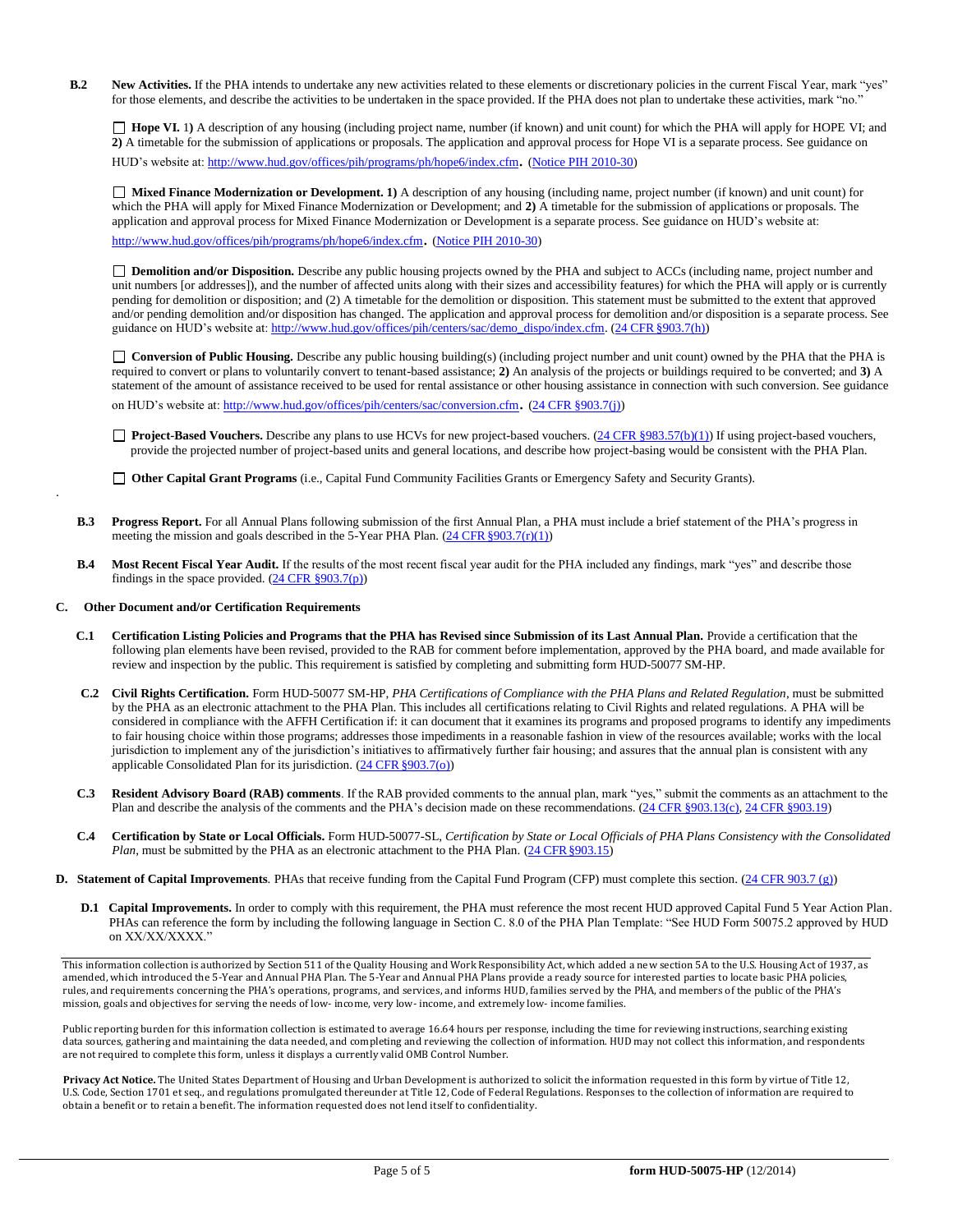Office of Public and Indian Housing<br>2577-0274 U.S. Department of Housing and Urban Development2577-027402/28/2022

| <b>Status:</b> | Approval Date: 05/18/2021<br>Approved                                                                           |                                                               | <b>Approved By:</b>                         | CLAUSEN, LUCIA M.                           |                                                    | 02/28/2022                                  |
|----------------|-----------------------------------------------------------------------------------------------------------------|---------------------------------------------------------------|---------------------------------------------|---------------------------------------------|----------------------------------------------------|---------------------------------------------|
|                | <b>Part I: Summary</b>                                                                                          |                                                               |                                             |                                             |                                                    |                                             |
|                | HRA OF THE CITY OF SOUTH ST PAUL,<br><b>PHA Name:</b><br><b>MINNESOTA</b><br><b>MN010</b><br><b>PHA Number:</b> | Locality (City/County & State)<br>$\Box$ Original 5-Year Plan |                                             | <b>X</b> Revised 5-Year Plan (Revision No:  |                                                    |                                             |
| А.             | <b>Development Number and Name</b>                                                                              | <b>Work Statement for</b><br>2017<br>Year 1                   | <b>Work Statement for</b><br>Year 2<br>2018 | <b>Work Statement for</b><br>2019<br>Year 3 | <b>Work Statement for</b><br>2020<br><b>Year 4</b> | <b>Work Statement for</b><br>2021<br>Year 5 |
|                | <b>NAN MCKAY (MN010000001)</b>                                                                                  | \$8,975.00                                                    | \$188,760.00                                |                                             |                                                    |                                             |
|                | JOHN CARROLL (MN010000002)                                                                                      | \$256,525.00                                                  | \$244,211.00                                | \$439,950.00                                | \$440,167.00                                       | \$440,167.00                                |
|                | <b>AUTHORITY-WIDE</b>                                                                                           | \$113,150.00                                                  | \$195,341.00                                | \$188,362.00                                | \$188,145.00                                       | \$188,145.00                                |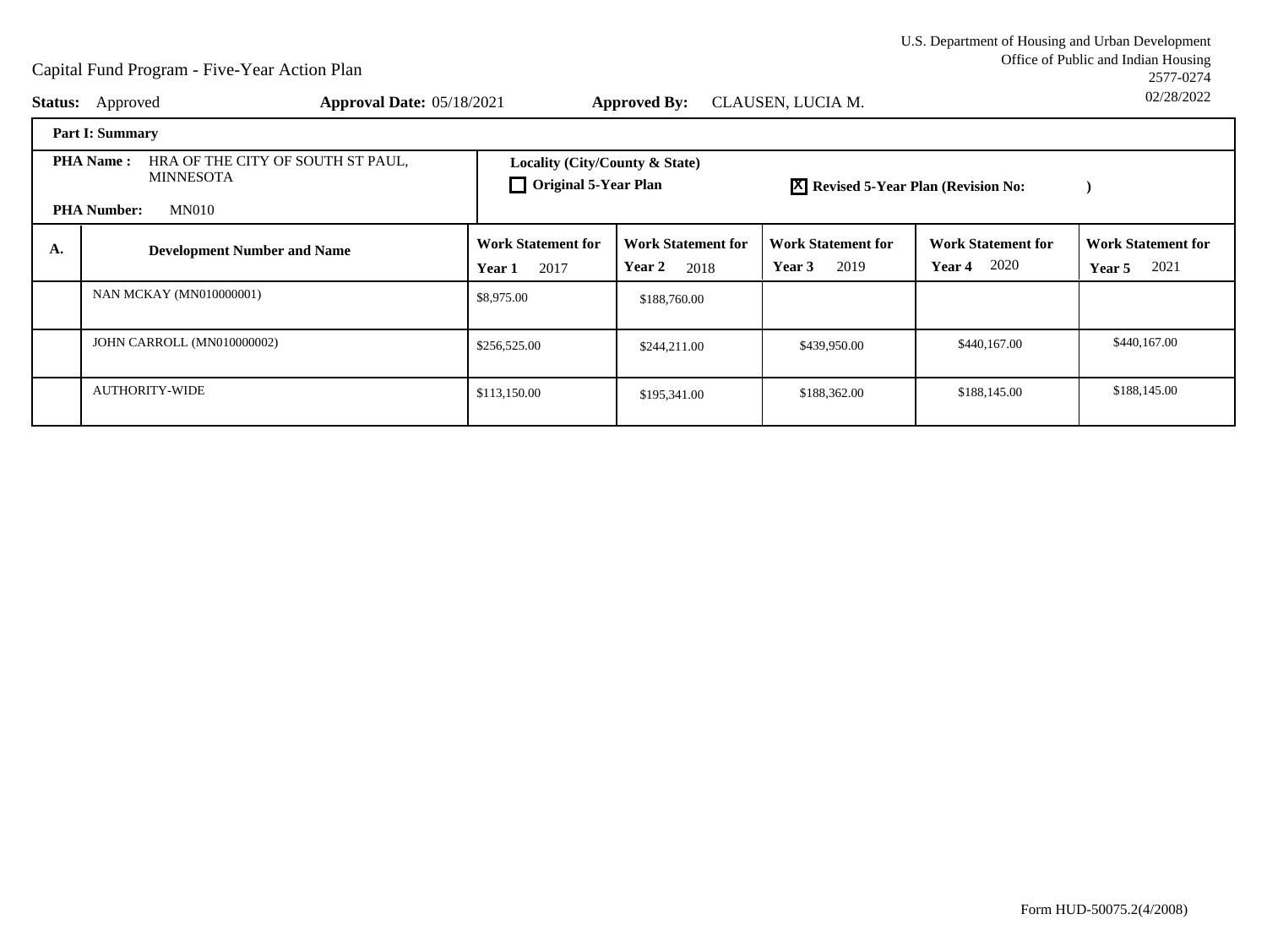h

| Part II: Supporting Pages - Physical Needs Work Statements (s) |                                                                        |                                                                                                                                                                                                                                                                                                                                |          |                       |  |
|----------------------------------------------------------------|------------------------------------------------------------------------|--------------------------------------------------------------------------------------------------------------------------------------------------------------------------------------------------------------------------------------------------------------------------------------------------------------------------------|----------|-----------------------|--|
|                                                                | <b>Work Statement for Year</b><br>2017                                 |                                                                                                                                                                                                                                                                                                                                |          |                       |  |
| <b>Identifier</b>                                              | <b>Development Number/Name</b>                                         | <b>General Description of Major Work Categories</b>                                                                                                                                                                                                                                                                            | Quantity | <b>Estimated Cost</b> |  |
|                                                                | NAN MCKAY (MN010000001)                                                |                                                                                                                                                                                                                                                                                                                                |          | \$8,975.00            |  |
| <b>ID0002</b>                                                  | Common Area Furniture(Dwelling Unit-Interior (1480)-Other)             | Replace common area furniture-16 chairs, 2 sofas, 3 tables                                                                                                                                                                                                                                                                     |          | \$8,975.00            |  |
|                                                                | JOHN CARROLL (MN010000002)                                             |                                                                                                                                                                                                                                                                                                                                |          | \$256,525.00          |  |
| <b>ID0030</b>                                                  | Elevator(Dwelling Unit-Interior (1480)-Mechanical)                     | Elevator modernization. Disturbances to the surrounding interior walls will be<br>handled in the industry approved manner to mitigate any asbestos containing<br>materials (ACM) and protect the building residents from friable ACM. The AMP<br>is designated elderly and is not subject to the lead-based paint regulations. |          | \$47,728.00           |  |
| <b>ID0038</b>                                                  | Fire Sprinkler Heads(Dwelling Unit-Interior (1480)-Other)              | Replace unit fire sprinkler heads. Mitigate asbestos if needed.                                                                                                                                                                                                                                                                |          | \$1,100.00            |  |
| ID0079                                                         | Fire Sprinkler Heads Fees & Costs(Dwelling Unit-Interior (1480)-Other) | Architectural/engineering consulting related to replacement of unit sprinkler<br>heads (10% of estimated project cost.) Mitigate asbestos if needed.                                                                                                                                                                           |          | \$30,636.00           |  |
| <b>ID0082</b>                                                  | Elevator Fees & Costs(Dwelling Unit-Interior (1480)-Mechanical)        | Architectural/engineering consulting related to modernization of elevators<br>(12.74% of estimated project cost.)<br>Mitigate asbestos if needed.                                                                                                                                                                              |          | \$36,171.00           |  |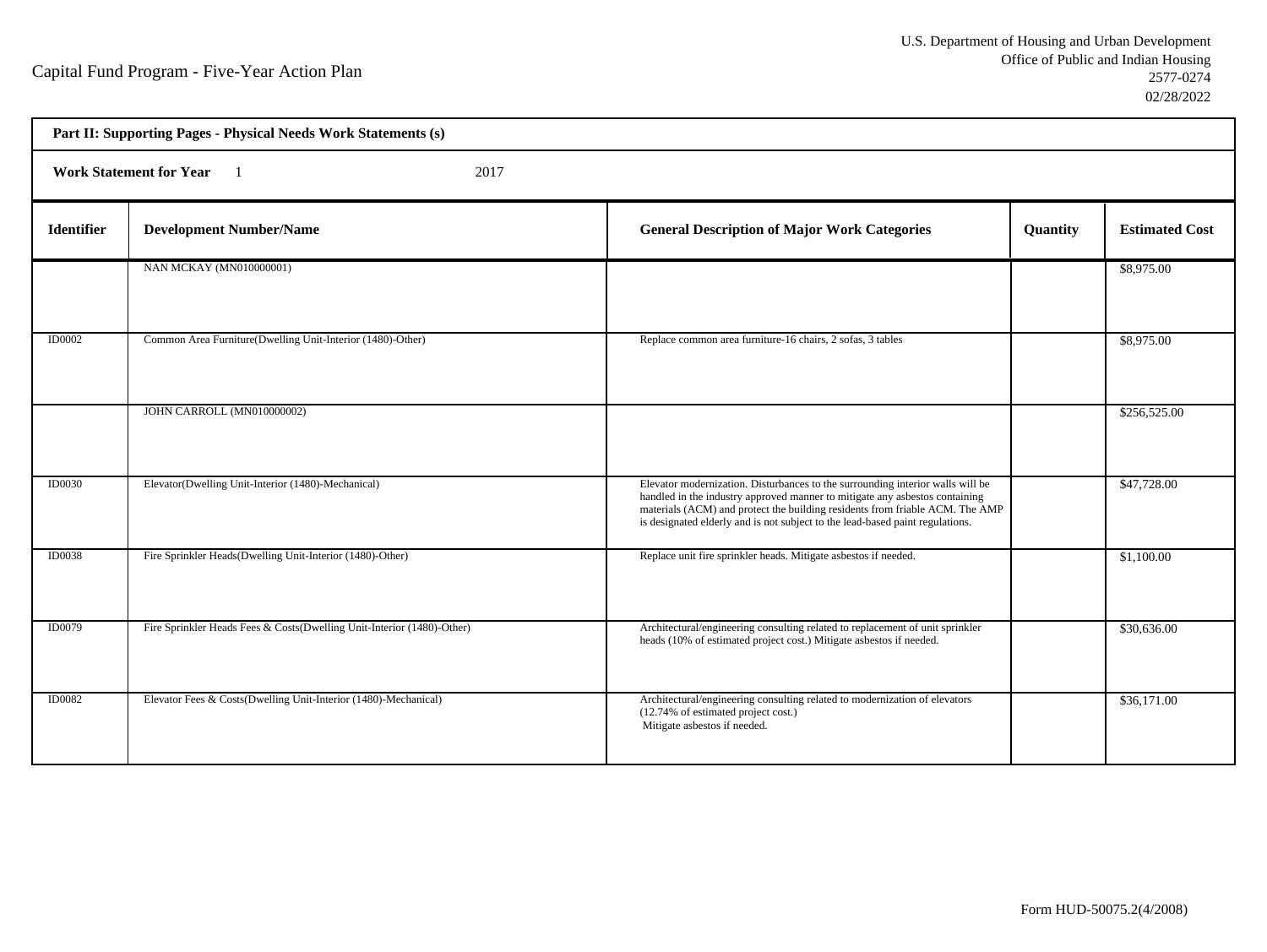| Part II: Supporting Pages - Physical Needs Work Statements (s) |                                                                                         |                                                                                                                                                                                                                                                                                                                                                                                                                                                                                             |          |                       |  |  |
|----------------------------------------------------------------|-----------------------------------------------------------------------------------------|---------------------------------------------------------------------------------------------------------------------------------------------------------------------------------------------------------------------------------------------------------------------------------------------------------------------------------------------------------------------------------------------------------------------------------------------------------------------------------------------|----------|-----------------------|--|--|
|                                                                | Work Statement for Year 1<br>2017                                                       |                                                                                                                                                                                                                                                                                                                                                                                                                                                                                             |          |                       |  |  |
| <b>Identifier</b>                                              | <b>Development Number/Name</b>                                                          | <b>General Description of Major Work Categories</b>                                                                                                                                                                                                                                                                                                                                                                                                                                         | Quantity | <b>Estimated Cost</b> |  |  |
| <b>ID0089</b>                                                  | Hot Water Storage Tank(Non-Dwelling Construction - Mechanical (1480)-Hot Water Heaters) | Replace failing hot water storage tank. Mitigate asbestos if needed.                                                                                                                                                                                                                                                                                                                                                                                                                        |          | \$140,890.00          |  |  |
|                                                                | <b>AUTHORITY-WIDE (NAWASD)</b>                                                          |                                                                                                                                                                                                                                                                                                                                                                                                                                                                                             |          | \$113,150.00          |  |  |
| ID0053                                                         | Operations (Operations (1406))                                                          | The Physical Needs Assessment (PNA) dated 10/29/2014 is an all inclusive<br>document of the capital improvements needs of the properties. All of the PNA<br>work items are covered in the 5 year Action Plan with the exception of the<br>improvements previously constructed. These funds will be used for operation<br>eligible uses (for example: HVAC, roof repair, insurance, utilities, snow<br>removal/lawn care) per PIH Notice 2016-22 Appendix A. Mitigate asbestos if<br>needed. |          | \$75,350.00           |  |  |
| ID0058                                                         | Administration (Administration (1410)-Other)                                            | Administration is calculated at 10% of total grant. The Physical Needs<br>Assessment (PNA) dated 10/29/2014 is an all inclusive document of the capital<br>improvements needs of the properties. All of the PNA work items are covered in<br>the 5 year Action Plan with the exception of the improvements previously<br>constructed.                                                                                                                                                       |          | \$37,800.00           |  |  |
|                                                                | Subtotal of Estimated Cost                                                              |                                                                                                                                                                                                                                                                                                                                                                                                                                                                                             |          | \$378,650.00          |  |  |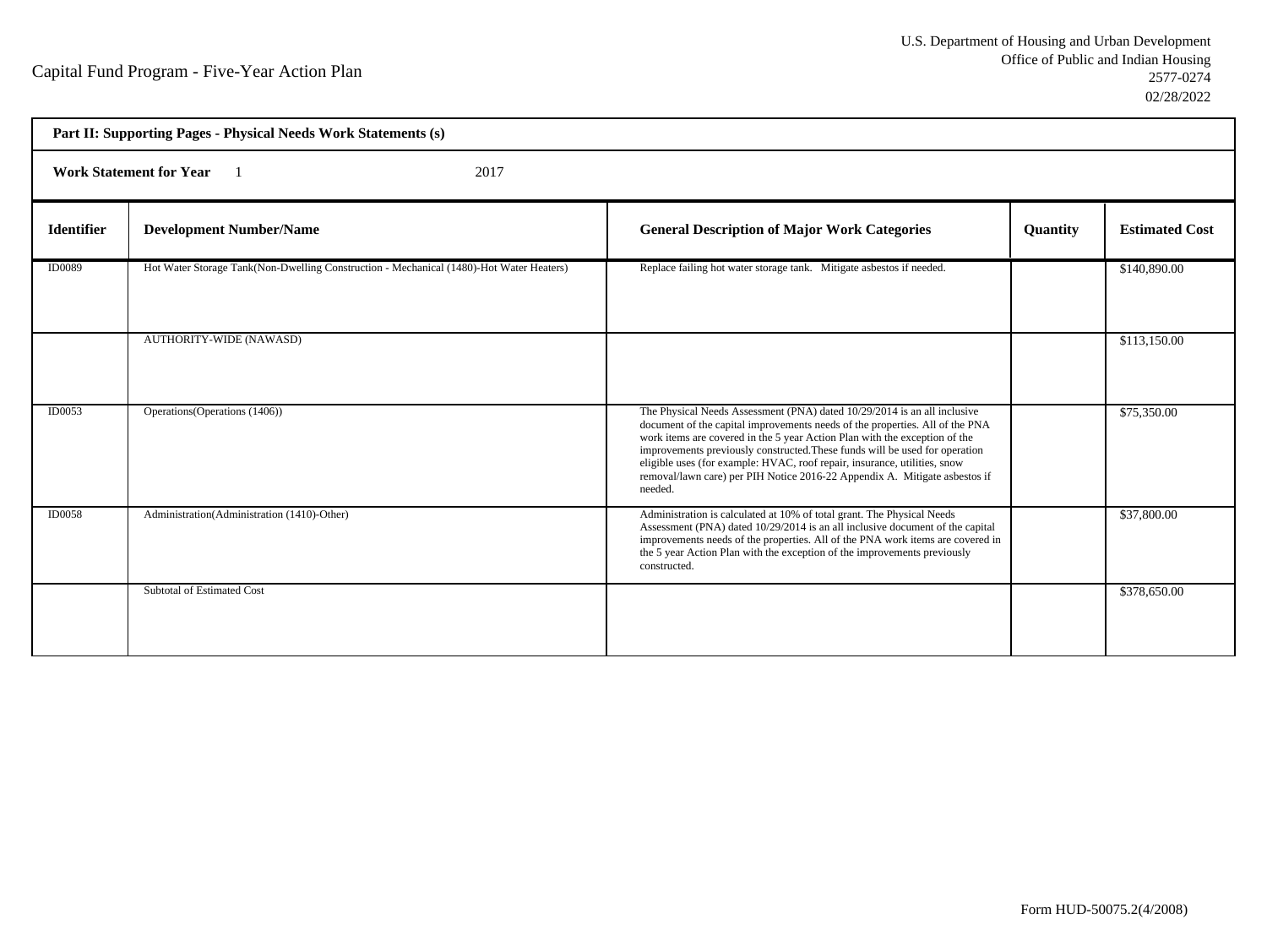h

|                   | Part II: Supporting Pages - Physical Needs Work Statements (s)                       |                                                                                                                                                      |          |                       |
|-------------------|--------------------------------------------------------------------------------------|------------------------------------------------------------------------------------------------------------------------------------------------------|----------|-----------------------|
|                   | Work Statement for Year 2<br>2018                                                    |                                                                                                                                                      |          |                       |
| <b>Identifier</b> | <b>Development Number/Name</b>                                                       | <b>General Description of Major Work Categories</b>                                                                                                  | Quantity | <b>Estimated Cost</b> |
|                   | JOHN CARROLL (MN010000002)                                                           |                                                                                                                                                      |          | \$244,211.00          |
| ID0001            | Painting(Dwelling Unit-Interior (1480)-Interior Painting (non routine))              | Paint common area & hallways. The AMP is designated elderly and is not subject<br>to the lead-based paint regulations.                               |          | \$107,760.00          |
| <b>ID0065</b>     | Painting Fees & Costs(Dwelling Unit-Interior (1480)-Interior Painting (non routine)) | Architectural consulting related to painting of common area & hallways (12.74%<br>of estimated project cost.)                                        |          | \$7,465.00            |
| <b>ID0095</b>     | Parking Lot-Bituminous(Non-Dwelling Site Work (1480)-Asphalt - Concrete - Paving)    | Replace bituminous parking lot                                                                                                                       |          | \$51,115.00           |
| <b>ID0096</b>     | Fire Sprinkler Heads(Dwelling Unit-Interior (1480)-Other)                            | Replace unit fire sprinkler heads. Mitigate asbestos if needed.                                                                                      |          | \$72,249.00           |
| <b>ID0097</b>     | Fire Sprinkler Heads Fees & Costs(Dwelling Unit-Interior (1480)-Other)               | Architectural/engineering consulting related to replacement of unit sprinkler<br>heads (10% of estimated project cost.) Mitigate asbestos if needed. |          | \$5,622.00            |
|                   | <b>NAN MCKAY (MN010000001)</b>                                                       |                                                                                                                                                      |          | \$188,760.00          |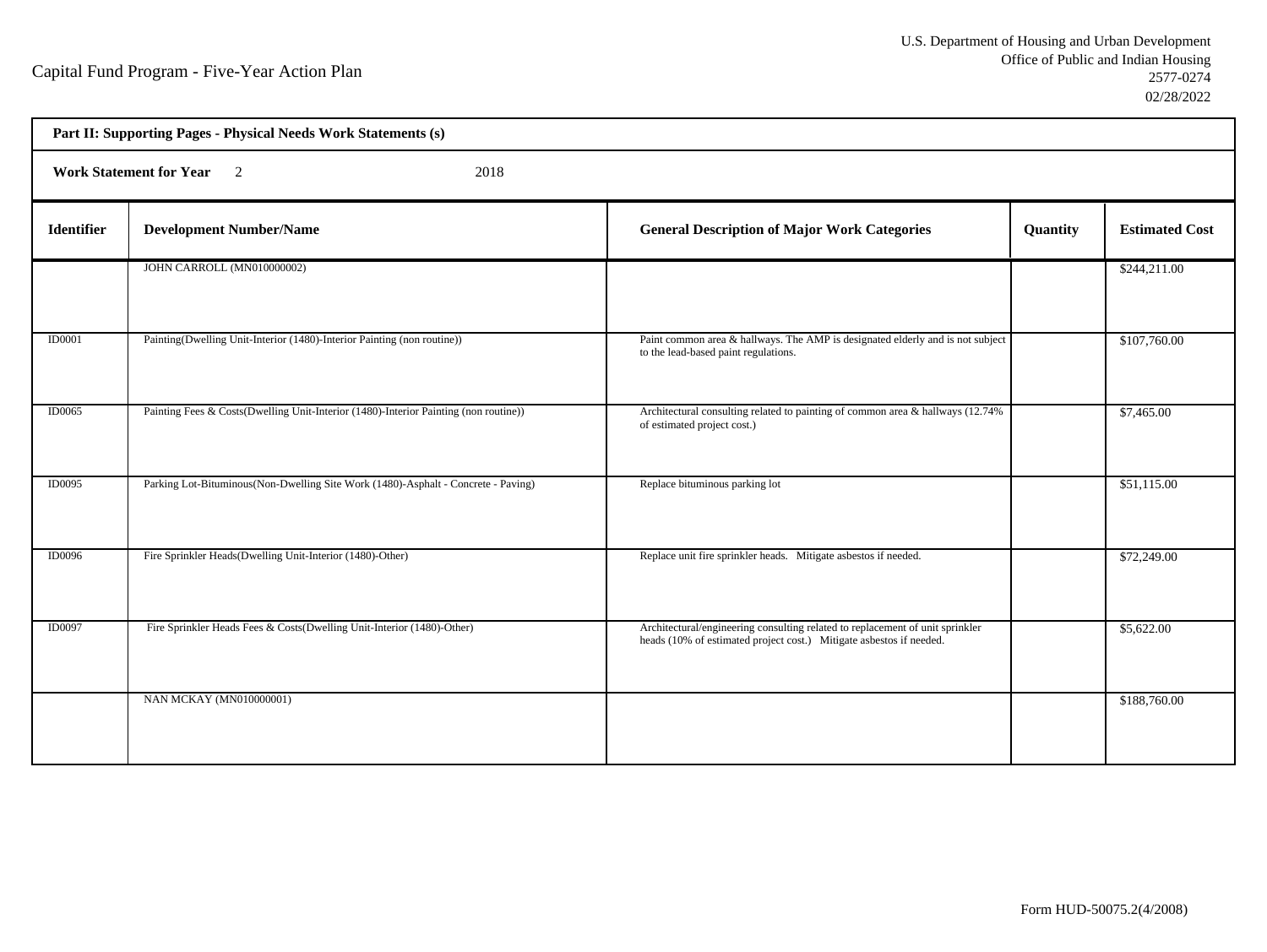| Part II: Supporting Pages - Physical Needs Work Statements (s) |                                                                                   |                                                                                                                                                                                                                                                                                                                                                                                                                                                                                             |                 |                       |  |  |  |
|----------------------------------------------------------------|-----------------------------------------------------------------------------------|---------------------------------------------------------------------------------------------------------------------------------------------------------------------------------------------------------------------------------------------------------------------------------------------------------------------------------------------------------------------------------------------------------------------------------------------------------------------------------------------|-----------------|-----------------------|--|--|--|
|                                                                | <b>Work Statement for Year</b> 2<br>2018                                          |                                                                                                                                                                                                                                                                                                                                                                                                                                                                                             |                 |                       |  |  |  |
| <b>Identifier</b>                                              | <b>Development Number/Name</b>                                                    | <b>General Description of Major Work Categories</b>                                                                                                                                                                                                                                                                                                                                                                                                                                         | <b>Quantity</b> | <b>Estimated Cost</b> |  |  |  |
| ID0014                                                         | Fire Sprinkler Heads(Dwelling Unit-Interior (1480)-Other)                         | Replace unit fire sprinkler heads. Mitigate asbestos if needed.                                                                                                                                                                                                                                                                                                                                                                                                                             |                 | \$64,273.00           |  |  |  |
| <b>ID0078</b>                                                  | Fire Sprinkler Heads Fees & Costs(Dwelling Unit-Interior (1480)-Other)            | Architectural/engineering consulting related to replacement of unit sprinkler<br>heads (10% of estimated project cost.) Mitigate asbestos if needed.                                                                                                                                                                                                                                                                                                                                        |                 | \$5,622.00            |  |  |  |
| <b>ID0094</b>                                                  | Parking Lot-Bituminous(Non-Dwelling Site Work (1480)-Asphalt - Concrete - Paving) | Replace bituminous parking lot                                                                                                                                                                                                                                                                                                                                                                                                                                                              |                 | \$118,865.00          |  |  |  |
|                                                                | <b>AUTHORITY-WIDE (NAWASD)</b>                                                    |                                                                                                                                                                                                                                                                                                                                                                                                                                                                                             |                 | \$195,341.00          |  |  |  |
| ID0054                                                         | Operations (Operations (1406))                                                    | The Physical Needs Assessment (PNA) dated 10/29/2014 is an all inclusive<br>document of the capital improvements needs of the properties. All of the PNA<br>work items are covered in the 5 year Action Plan with the exception of the<br>improvements previously constructed. These funds will be used for operation<br>eligible uses (for example: HVAC, roof repair, insurance, utilities, snow<br>removal/lawn care) per PIH Notice 2016-22 Appendix A. Mitigate asbestos if<br>needed. |                 | \$132,510.00          |  |  |  |
| ID0059                                                         | Administration (Administration (1410)-Other)                                      | Administration is calculated at 10% of total grant. The Physical Needs<br>Assessment (PNA) dated 10/29/2014 is an all inclusive document of the capital<br>improvements needs of the properties. All of the PNA work items are covered in<br>the 5 year Action Plan with the exception of the improvements previously<br>constructed.                                                                                                                                                       |                 | \$62,831.00           |  |  |  |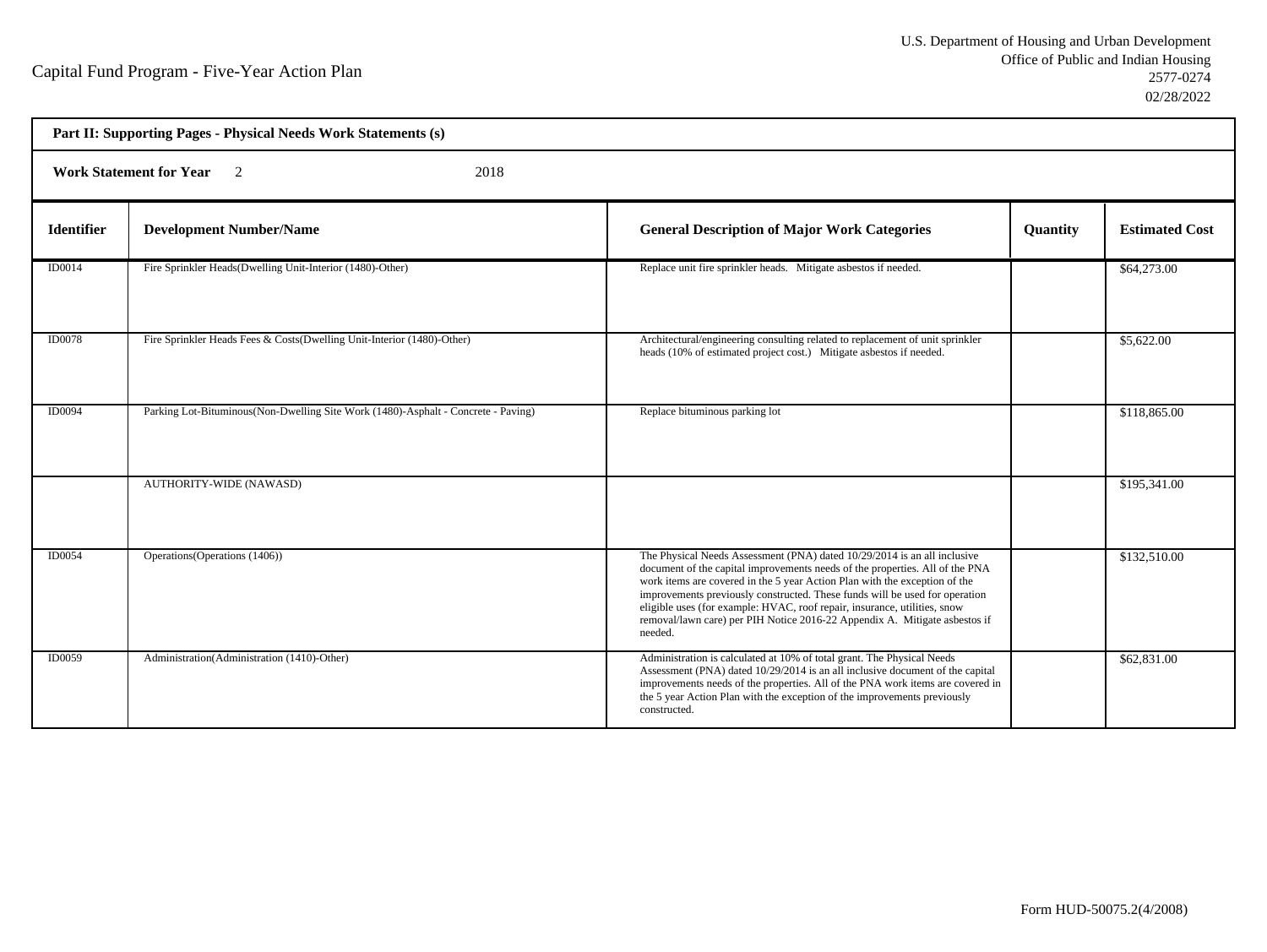|                   | Part II: Supporting Pages - Physical Needs Work Statements (s) |      |                                                     |          |                       |  |  |
|-------------------|----------------------------------------------------------------|------|-----------------------------------------------------|----------|-----------------------|--|--|
|                   | <b>Work Statement for Year</b> 2                               | 2018 |                                                     |          |                       |  |  |
| <b>Identifier</b> | <b>Development Number/Name</b>                                 |      | <b>General Description of Major Work Categories</b> | Quantity | <b>Estimated Cost</b> |  |  |
|                   | Subtotal of Estimated Cost                                     |      |                                                     |          | \$628,312.00          |  |  |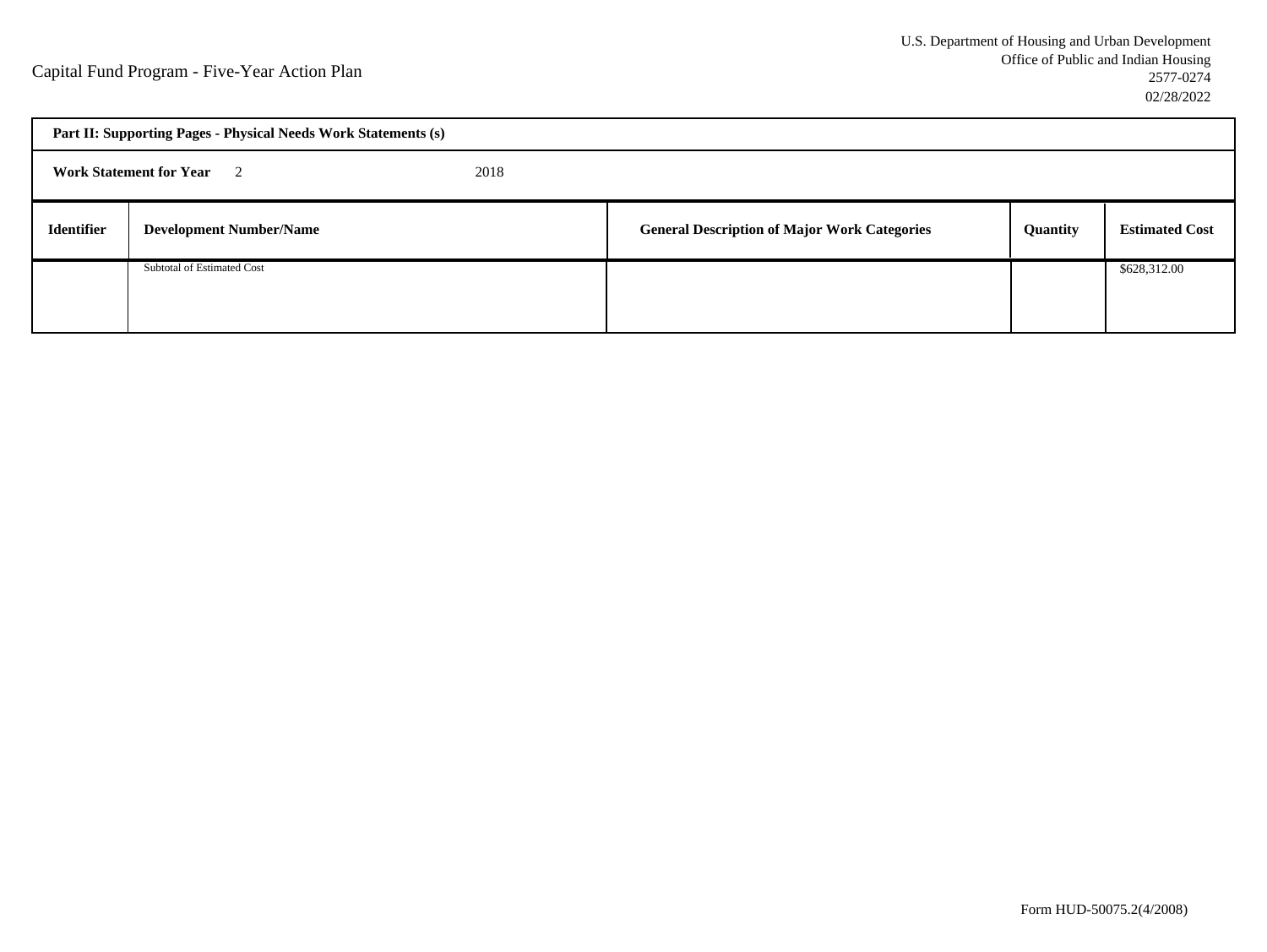| Part II: Supporting Pages - Physical Needs Work Statements (s) |                                                                                      |                                                                                                                                                                                                                                                                                                                                                                                                                                                                                             |          |                       |  |
|----------------------------------------------------------------|--------------------------------------------------------------------------------------|---------------------------------------------------------------------------------------------------------------------------------------------------------------------------------------------------------------------------------------------------------------------------------------------------------------------------------------------------------------------------------------------------------------------------------------------------------------------------------------------|----------|-----------------------|--|
| <b>Work Statement for Year</b> 3<br>2019                       |                                                                                      |                                                                                                                                                                                                                                                                                                                                                                                                                                                                                             |          |                       |  |
| <b>Identifier</b>                                              | <b>Development Number/Name</b>                                                       | <b>General Description of Major Work Categories</b>                                                                                                                                                                                                                                                                                                                                                                                                                                         | Quantity | <b>Estimated Cost</b> |  |
|                                                                | JOHN CARROLL (MN010000002)                                                           |                                                                                                                                                                                                                                                                                                                                                                                                                                                                                             |          | \$439,950.00          |  |
| <b>ID0003</b>                                                  | Roof Installation(Dwelling Unit-Exterior (1480)-Roofs)                               | Roof replacement. Disturbances will be handled in the industry approved manner<br>to mitigate any asbestos containing materials (ACM) and protect the building<br>residents from friable ACM. The AMP is designated elderly and is not subject to<br>the lead-based paint regulations.                                                                                                                                                                                                      |          | \$150,000.00          |  |
| <b>ID0066</b>                                                  | Roof Installation Fees & Costs(Dwelling Unit-Exterior (1480)-Roofs)                  | Architectural/engineering consulting related to roof replacement (10% of<br>estimated project cost.) Mitigate asbestos if needed.                                                                                                                                                                                                                                                                                                                                                           |          | \$15,000.00           |  |
| <b>ID0098</b>                                                  | Painting(Dwelling Unit-Interior (1480)-Interior Painting (non routine))              | Paint common area & hallways. The AMP is designated elderly and is not subject<br>to the lead-based paint regulations.                                                                                                                                                                                                                                                                                                                                                                      |          | \$249,950.00          |  |
| ID0099                                                         | Painting Fees & Costs(Dwelling Unit-Interior (1480)-Interior Painting (non routine)) | Architectural consulting related to painting of common area & hallways (10% of<br>estimated project cost.)                                                                                                                                                                                                                                                                                                                                                                                  |          | \$25,000.00           |  |
|                                                                | <b>AUTHORITY-WIDE (NAWASD)</b>                                                       |                                                                                                                                                                                                                                                                                                                                                                                                                                                                                             |          | \$188,362.00          |  |
| ID0055                                                         | Operations (Operations (1406))                                                       | The Physical Needs Assessment (PNA) dated 10/29/2014 is an all inclusive<br>document of the capital improvements needs of the properties. All of the PNA<br>work items are covered in the 5 year Action Plan with the exception of the<br>improvements previously constructed. These funds will be used for operation<br>eligible uses (for example: HVAC, roof repair, insurance, utilities, snow<br>removal/lawn care) per PIH Notice 2016-22 Appendix A. Mitigate asbestos if<br>needed. |          | \$125,512.00          |  |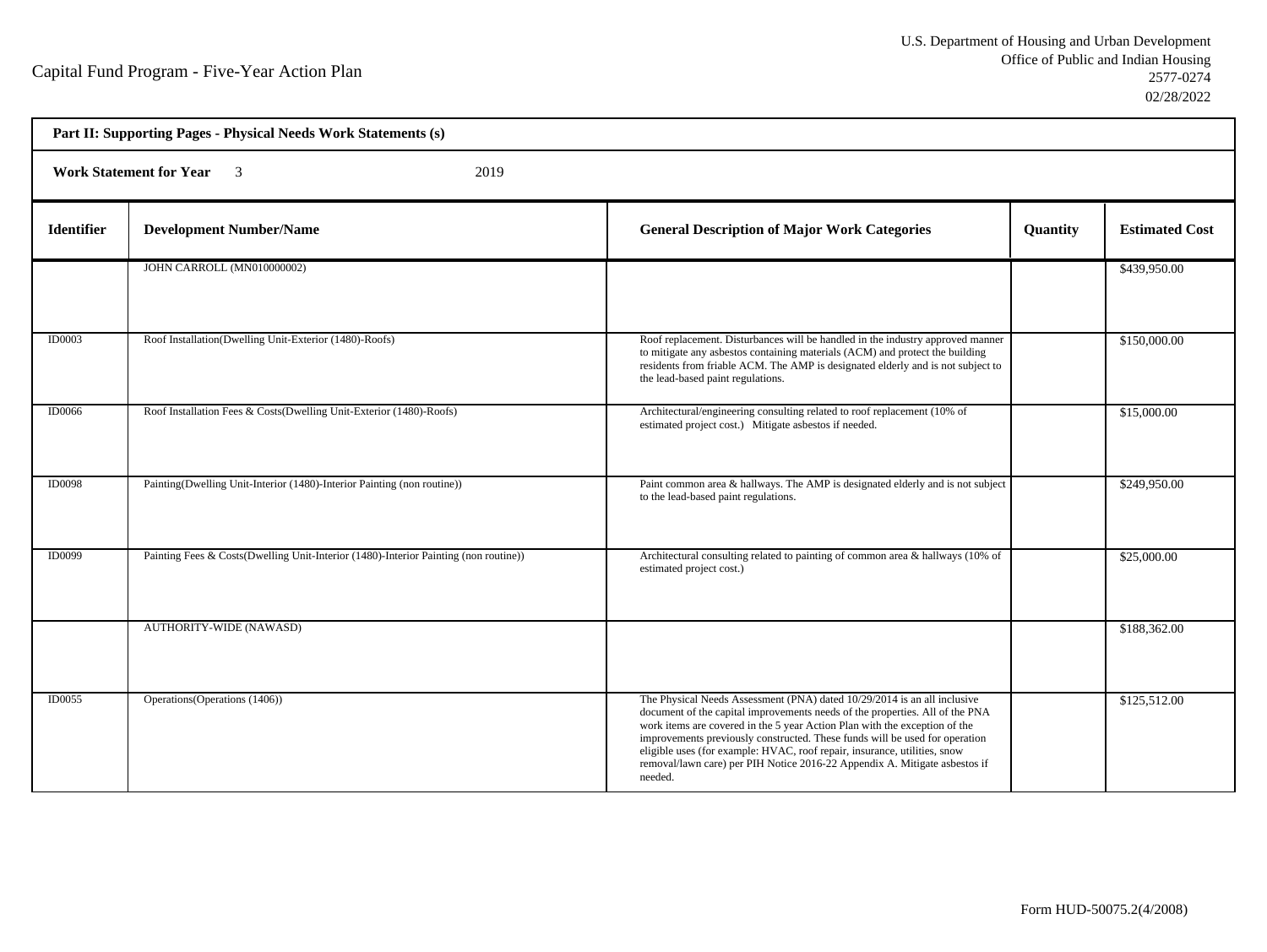| Part II: Supporting Pages - Physical Needs Work Statements (s) |                                |      |                                                     |                 |                       |  |
|----------------------------------------------------------------|--------------------------------|------|-----------------------------------------------------|-----------------|-----------------------|--|
|                                                                | <b>Work Statement for Year</b> | 2019 |                                                     |                 |                       |  |
| <b>Identifier</b>                                              | <b>Development Number/Name</b> |      | <b>General Description of Major Work Categories</b> | <b>Quantity</b> | <b>Estimated Cost</b> |  |

| <b>ID0060</b> | Administration (Administration (1410)-Other) | Administration is calculated at 10% of total grant. The Physical Needs<br>Assessment (PNA) dated 10/29/2014 is an all inclusive document of the capital<br>improvements needs of the properties. All of the PNA work items are covered in<br>the 5 year Action Plan with the exception of the improvements previously<br>constructed. | \$62,850.00  |
|---------------|----------------------------------------------|---------------------------------------------------------------------------------------------------------------------------------------------------------------------------------------------------------------------------------------------------------------------------------------------------------------------------------------|--------------|
|               | Subtotal of Estimated Cost                   |                                                                                                                                                                                                                                                                                                                                       | \$628,312.00 |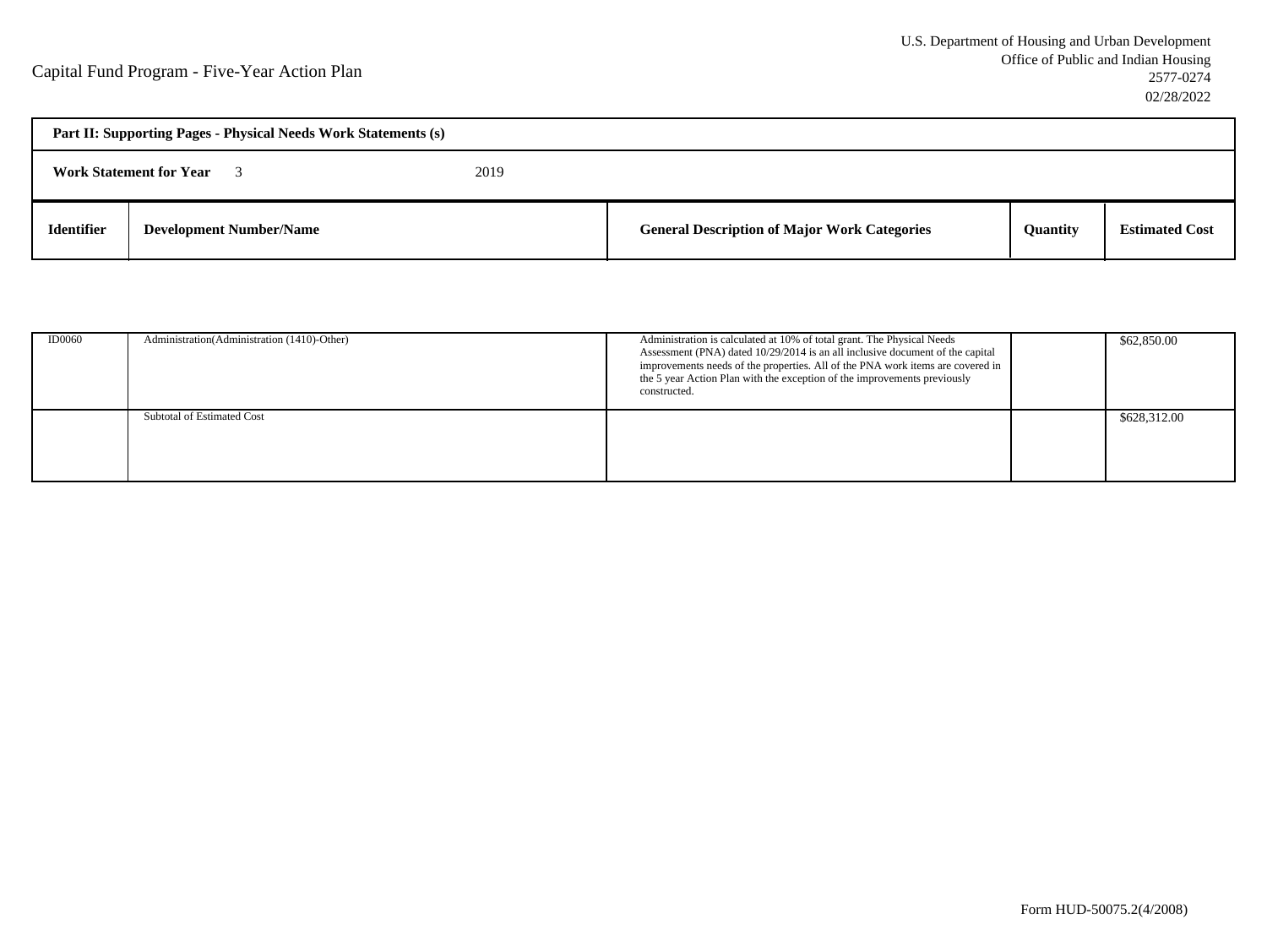| Part II: Supporting Pages - Physical Needs Work Statements (s) |                                                                     |                                                                                                                                                                                                                                                                                                                                                                                                                                                                                             |                 |                       |  |
|----------------------------------------------------------------|---------------------------------------------------------------------|---------------------------------------------------------------------------------------------------------------------------------------------------------------------------------------------------------------------------------------------------------------------------------------------------------------------------------------------------------------------------------------------------------------------------------------------------------------------------------------------|-----------------|-----------------------|--|
|                                                                | Work Statement for Year 4<br>2020                                   |                                                                                                                                                                                                                                                                                                                                                                                                                                                                                             |                 |                       |  |
| <b>Identifier</b>                                              | <b>Development Number/Name</b>                                      | <b>General Description of Major Work Categories</b>                                                                                                                                                                                                                                                                                                                                                                                                                                         | <b>Quantity</b> | <b>Estimated Cost</b> |  |
|                                                                | <b>AUTHORITY-WIDE (NAWASD)</b>                                      |                                                                                                                                                                                                                                                                                                                                                                                                                                                                                             |                 | \$188,145.00          |  |
| <b>ID0056</b>                                                  | Operations (Operations (1406))                                      | The Physical Needs Assessment (PNA) dated 10/29/2014 is an all inclusive<br>document of the capital improvements needs of the properties. All of the PNA<br>work items are covered in the 5 year Action Plan with the exception of the<br>improvements previously constructed. These funds will be used for operation<br>eligible uses (for example: HVAC, roof repair, insurance, utilities, snow<br>removal/lawn care) per PIH Notice 2016-22 Appendix A. Mitigate asbestos if<br>needed. |                 | \$125,264.00          |  |
| <b>ID0061</b>                                                  | Administration (Administration (1410)-Other)                        | Administration is calculated at 10% of total grant. The Physical Needs<br>Assessment (PNA) dated 10/29/2014 is an all inclusive document of the capital<br>improvements needs of the properties. All of the PNA work items are covered in<br>the 5 year Action Plan with the exception of the improvements previously<br>constructed.                                                                                                                                                       |                 | \$62,881.00           |  |
|                                                                | JOHN CARROLL (MN010000002)                                          |                                                                                                                                                                                                                                                                                                                                                                                                                                                                                             |                 | \$440,167.00          |  |
| <b>ID0108</b>                                                  | Roof Installation(Dwelling Unit-Exterior (1480)-Roofs)              | Roof replacement. Disturbances will be handled in the industry approved manner<br>to mitigate any asbestos containing materials (ACM) and protect the building<br>residents from friable ACM. The AMP is designated elderly and is not subject to<br>the lead-based paint regulations. Extra cost associated with the removal and<br>replacement of multiple cellular towers.                                                                                                               |                 | \$200,000.00          |  |
| <b>ID0109</b>                                                  | Roof Installation Fees & costs(Dwelling Unit-Exterior (1480)-Roofs) | Architectural/engineering consulting related to roof replacement (10% of<br>estimated project cost.) Mitigate asbestos as needed.                                                                                                                                                                                                                                                                                                                                                           |                 | \$20,000.00           |  |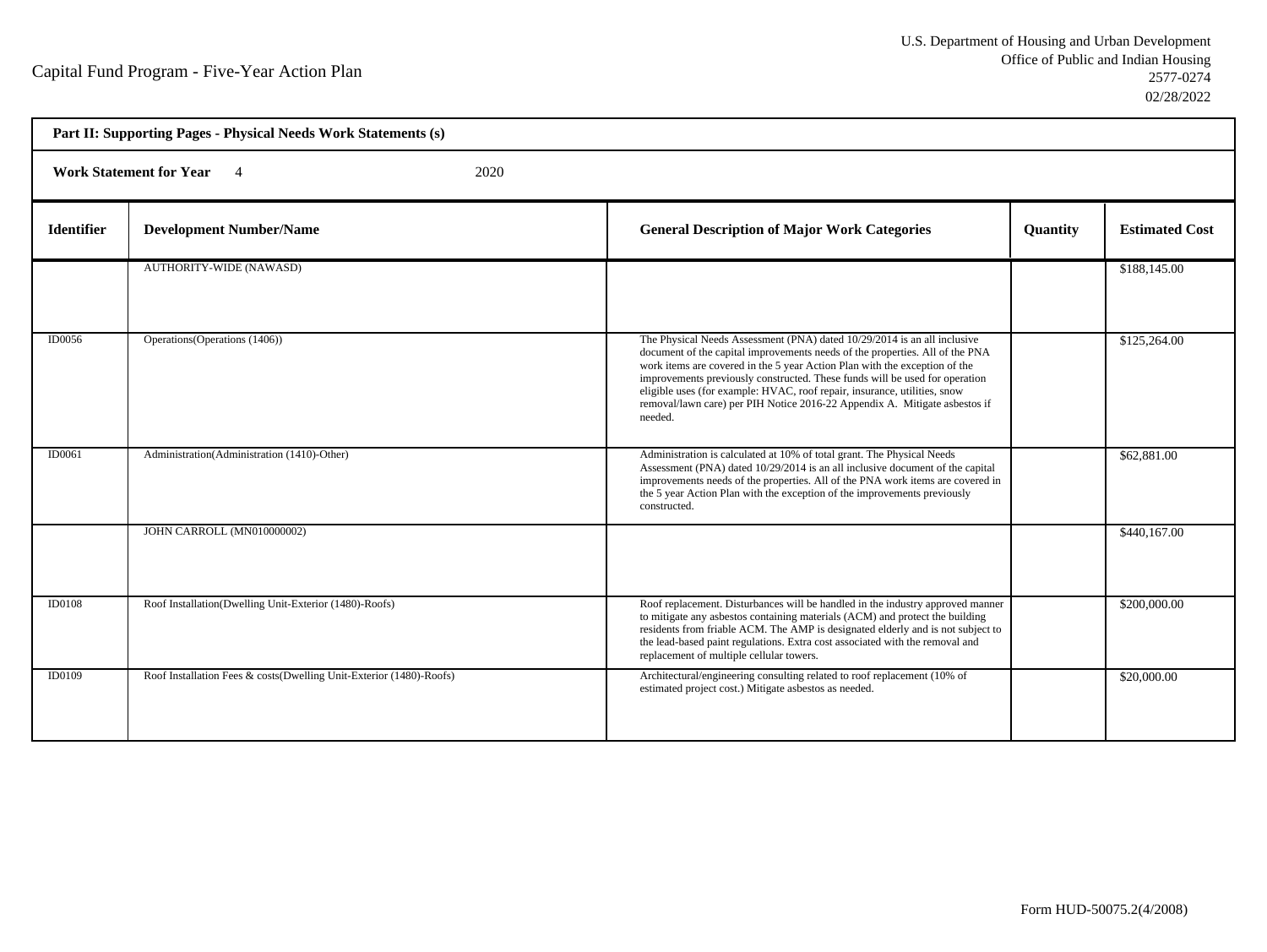| Part II: Supporting Pages - Physical Needs Work Statements (s) |                                                                                |                                                                                                                                                                             |          |                       |
|----------------------------------------------------------------|--------------------------------------------------------------------------------|-----------------------------------------------------------------------------------------------------------------------------------------------------------------------------|----------|-----------------------|
| <b>Work Statement for Year</b><br>2020<br>$\overline{4}$       |                                                                                |                                                                                                                                                                             |          |                       |
| <b>Identifier</b>                                              | <b>Development Number/Name</b>                                                 | <b>General Description of Major Work Categories</b>                                                                                                                         | Quantity | <b>Estimated Cost</b> |
| ID0110                                                         | Plumbing Modernization (Non-Dwelling Interior (1480)-Plumbing)                 | Upgrade/replace all outdated plumbing, access panels, toilets, shower heads,<br>kitchen and bathroom faucets in all units and common areas. Mitigate asbestos<br>as needed. |          | \$200,167.00          |
| ID0112                                                         | Plumbing Modernization Fees and Costs (Dwelling Unit-Interior (1480)-Plumbing) | Architectural/engineering consulting related to the plumbing modernization (10%)<br>of estimated project cost.) Mitigate asbestos if needed.                                |          | \$20,000.00           |
|                                                                | Subtotal of Estimated Cost                                                     |                                                                                                                                                                             |          | \$628,312.00          |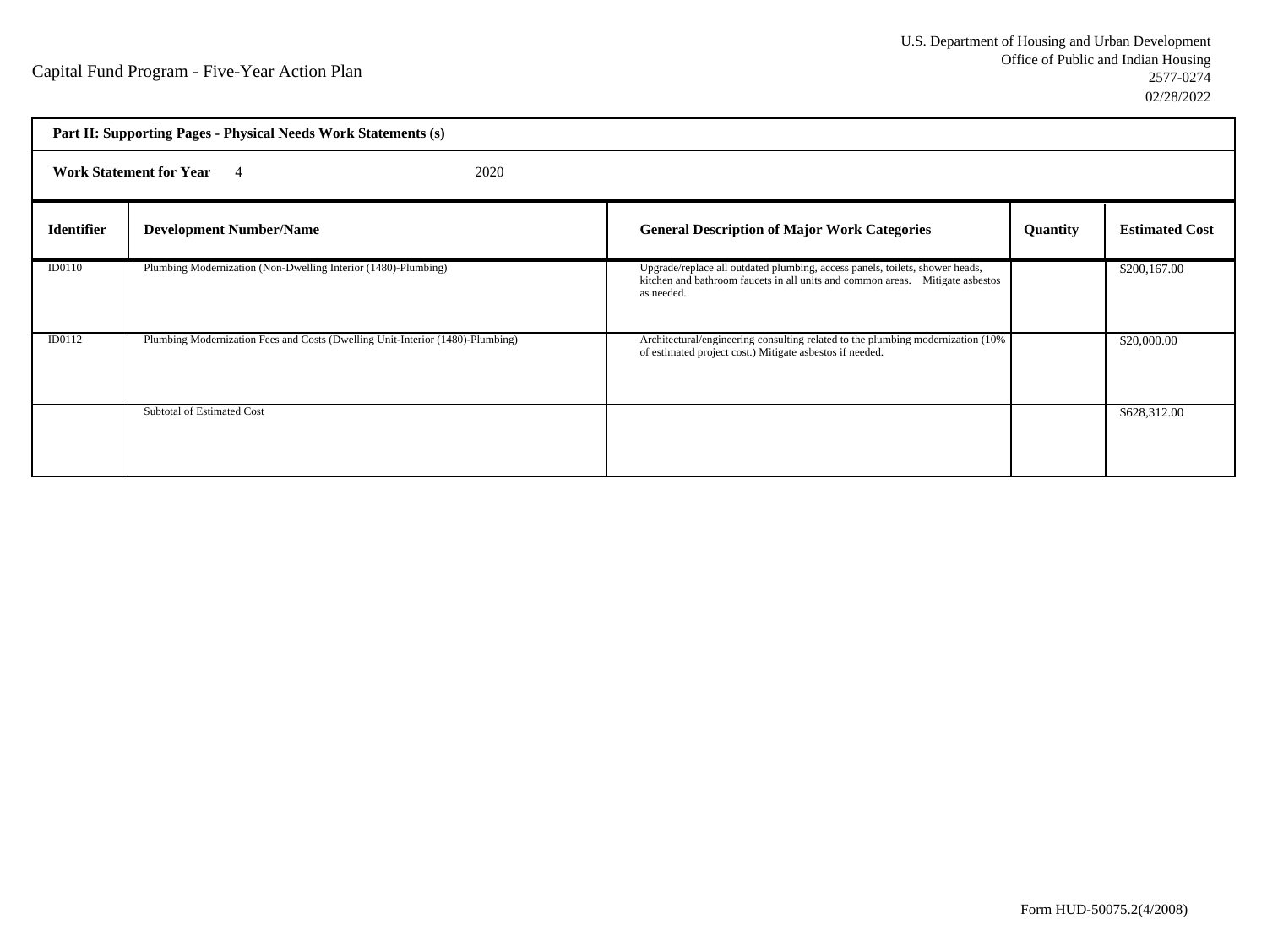| Part II: Supporting Pages - Physical Needs Work Statements (s) |                                                                    |                                                                                                                                                                                                                                                                                                                                                                                                                                                                                             |          |                       |  |
|----------------------------------------------------------------|--------------------------------------------------------------------|---------------------------------------------------------------------------------------------------------------------------------------------------------------------------------------------------------------------------------------------------------------------------------------------------------------------------------------------------------------------------------------------------------------------------------------------------------------------------------------------|----------|-----------------------|--|
|                                                                | <b>Work Statement for Year</b> 5<br>2021                           |                                                                                                                                                                                                                                                                                                                                                                                                                                                                                             |          |                       |  |
| <b>Identifier</b>                                              | <b>Development Number/Name</b>                                     | <b>General Description of Major Work Categories</b>                                                                                                                                                                                                                                                                                                                                                                                                                                         | Quantity | <b>Estimated Cost</b> |  |
|                                                                | <b>AUTHORITY-WIDE (NAWASD)</b>                                     |                                                                                                                                                                                                                                                                                                                                                                                                                                                                                             |          | \$188,145.00          |  |
| ID0057                                                         | Operations (Operations (1406))                                     | The Physical Needs Assessment (PNA) dated 10/29/2014 is an all inclusive<br>document of the capital improvements needs of the properties. All of the PNA<br>work items are covered in the 5 year Action Plan with the exception of the<br>improvements previously constructed. These funds will be used for operation<br>eligible uses (for example: HVAC, roof repair, insurance, utilities, snow<br>removal/lawn care) per PIH Notice 2016-22 Appendix A. Mitigate asbestos if<br>needed. |          | \$125,264.00          |  |
| <b>ID0062</b>                                                  | Administration (Administration (1410)-Other)                       | Administration is calculated at 10% of total grant. The Physical Needs<br>Assessment (PNA) dated 10/29/2014 is an all inclusive document of the capital<br>improvements needs of the properties. All of the PNA work items are covered in<br>the 5 year Action Plan with the exception of the improvements previously<br>constructed.                                                                                                                                                       |          | \$62,881.00           |  |
|                                                                | JOHN CARROLL (MN010000002)                                         |                                                                                                                                                                                                                                                                                                                                                                                                                                                                                             |          | \$440,167.00          |  |
| ID0107                                                         | Install Anchor Points on Roof (Non-Dwelling Exterior (1480)-Roofs) | Install anchor points on roof for cleaning and repair access. Mitigate asbestos as<br>needed.                                                                                                                                                                                                                                                                                                                                                                                               |          | \$20,000.00           |  |
| ID0111                                                         | Plumbing Replacement(Non-Dwelling Interior (1480)-Plumbing)        | Upgrade/replace all outdated plumbing, access panels, toilets, shower heads,<br>kitchen and bathroom faucets in all units and common areas. Mitigate asbestos<br>as needed.                                                                                                                                                                                                                                                                                                                 |          | \$380,167.00          |  |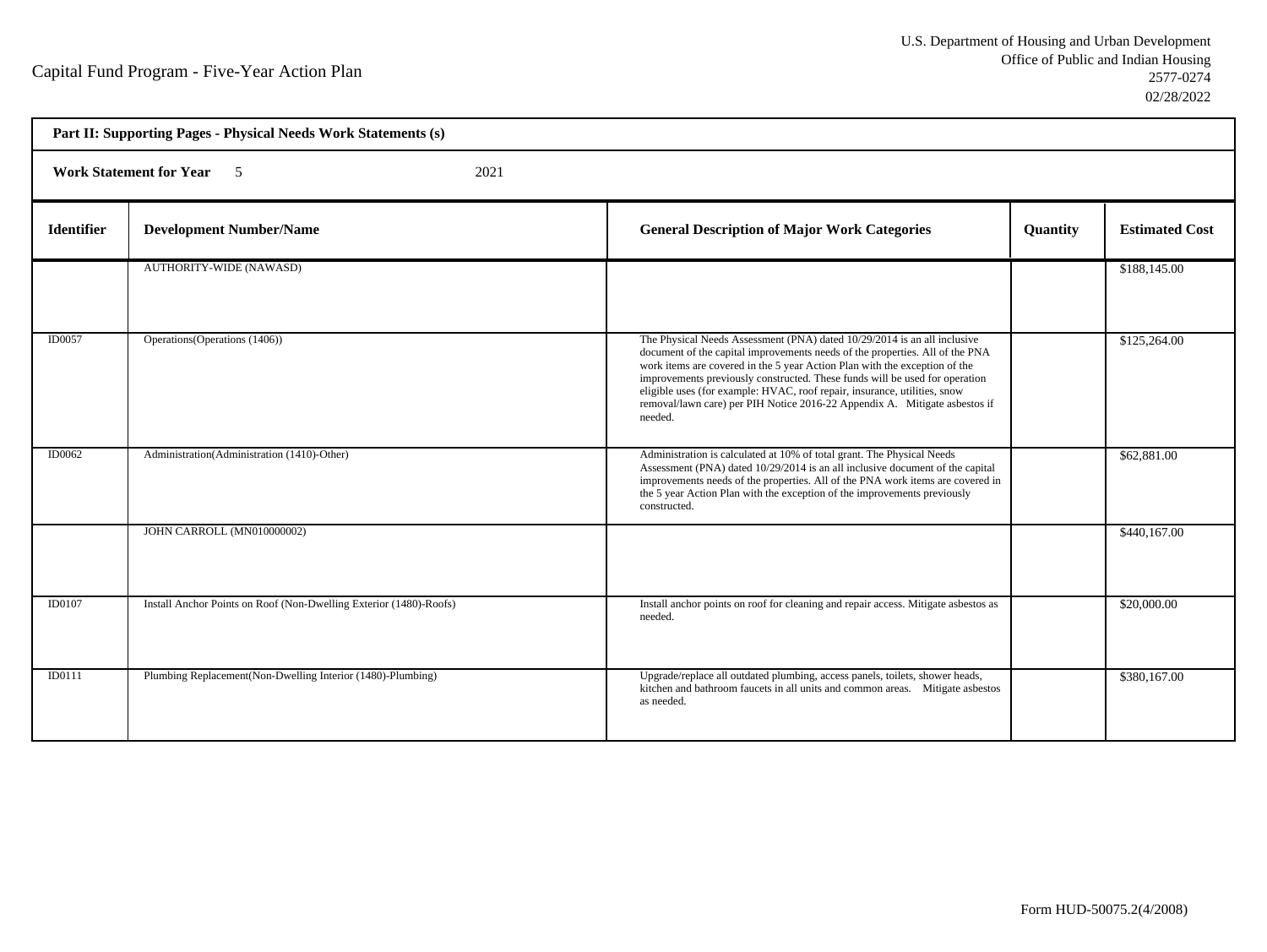| Part II: Supporting Pages - Physical Needs Work Statements (s) |                                                                                |                                                                                                                                             |                 |                       |  |
|----------------------------------------------------------------|--------------------------------------------------------------------------------|---------------------------------------------------------------------------------------------------------------------------------------------|-----------------|-----------------------|--|
| <b>Work Statement for Year</b> 5<br>2021                       |                                                                                |                                                                                                                                             |                 |                       |  |
| <b>Identifier</b>                                              | <b>Development Number/Name</b>                                                 | <b>General Description of Major Work Categories</b>                                                                                         | <b>Quantity</b> | <b>Estimated Cost</b> |  |
| ID0113                                                         | Plumbing Modernization Fees and Costs (Dwelling Unit-Interior (1480)-Plumbing) | Architectural/engineering consulting related to the plumbing modernization (10%<br>of estimated project cost.) Mitigate asbestos if needed. |                 | \$40,000.00           |  |
|                                                                | Subtotal of Estimated Cost                                                     |                                                                                                                                             |                 | \$628,312.00          |  |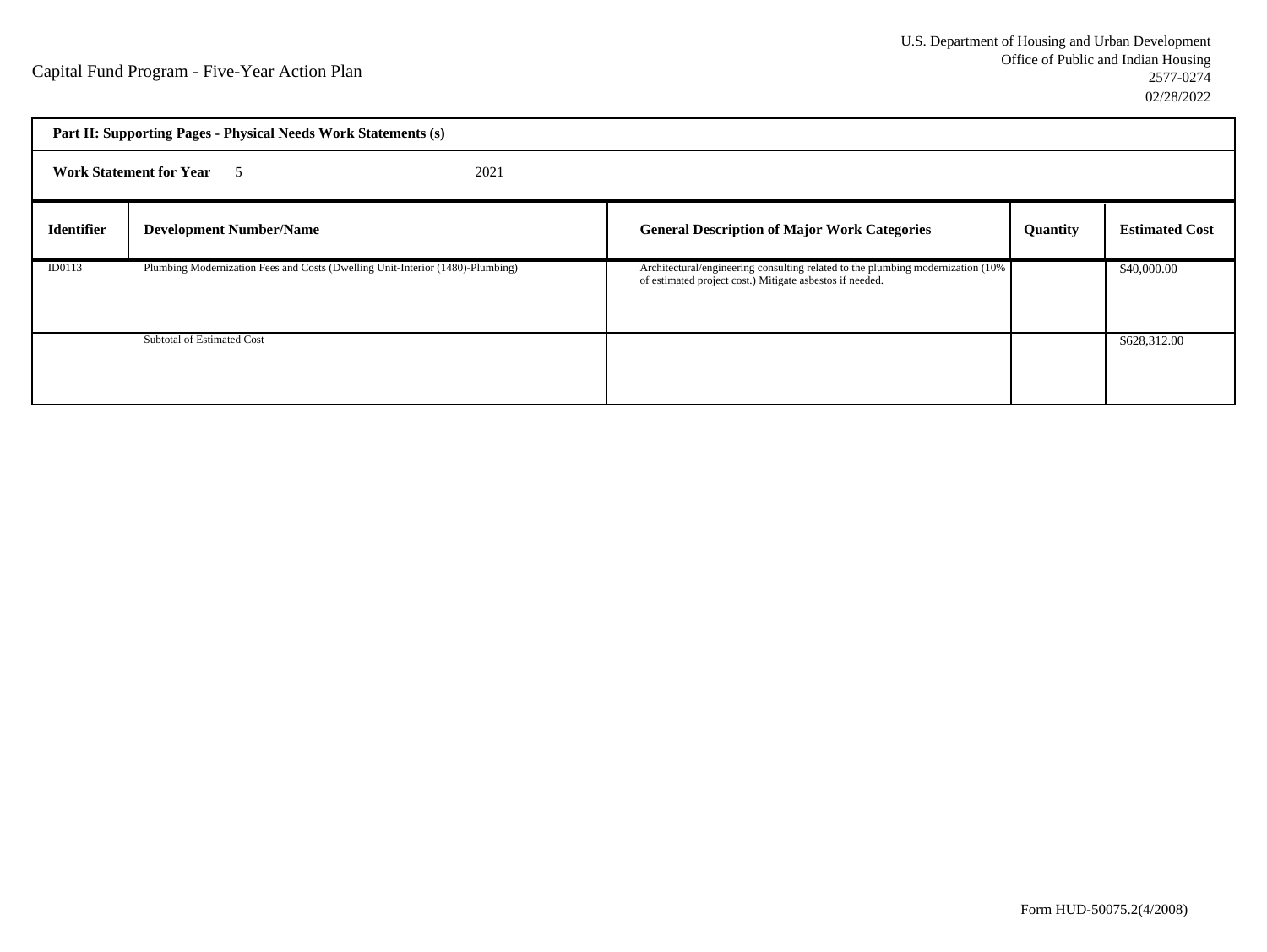| Part III: Supporting Pages - Management Needs Work Statements (s)                     |                       |  |
|---------------------------------------------------------------------------------------|-----------------------|--|
| Work Statement for Year 1<br>2017                                                     |                       |  |
| <b>Development Number/Name</b><br><b>General Description of Major Work Categories</b> | <b>Estimated Cost</b> |  |
| Housing Authority Wide                                                                |                       |  |
| Operations (Operations (1406))                                                        | \$75,350.00           |  |
| Administration(Administration (1410)-Other)                                           | \$37,800.00           |  |
| Subtotal of Estimated Cost                                                            | \$113,150.00          |  |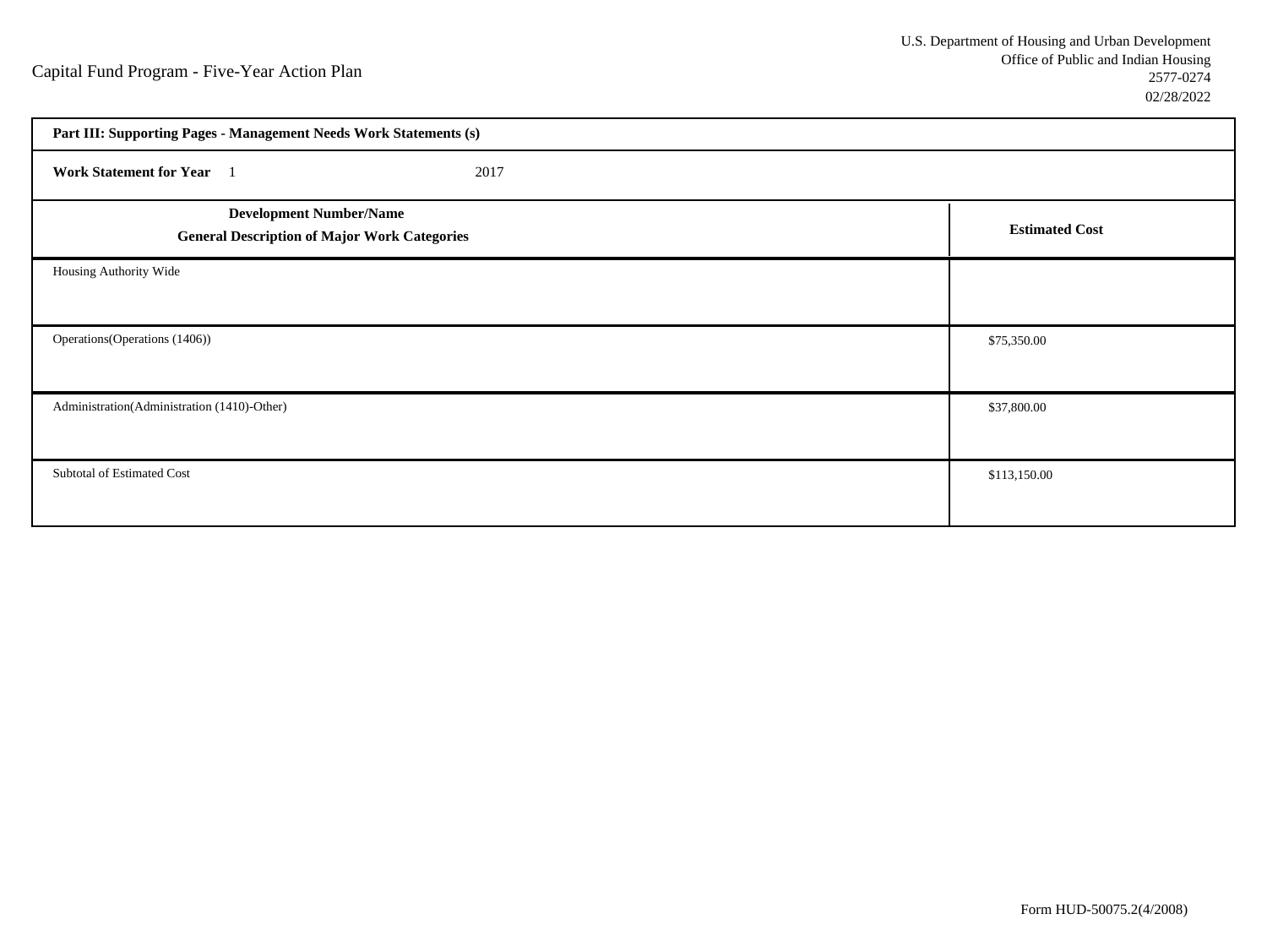| Part III: Supporting Pages - Management Needs Work Statements (s)                     |                       |  |  |
|---------------------------------------------------------------------------------------|-----------------------|--|--|
| Work Statement for Year 2<br>2018                                                     |                       |  |  |
| <b>Development Number/Name</b><br><b>General Description of Major Work Categories</b> | <b>Estimated Cost</b> |  |  |
| Housing Authority Wide                                                                |                       |  |  |
| Operations (Operations (1406))                                                        | \$132,510.00          |  |  |
| Administration(Administration (1410)-Other)                                           | \$62,831.00           |  |  |
| Subtotal of Estimated Cost                                                            | \$195,341.00          |  |  |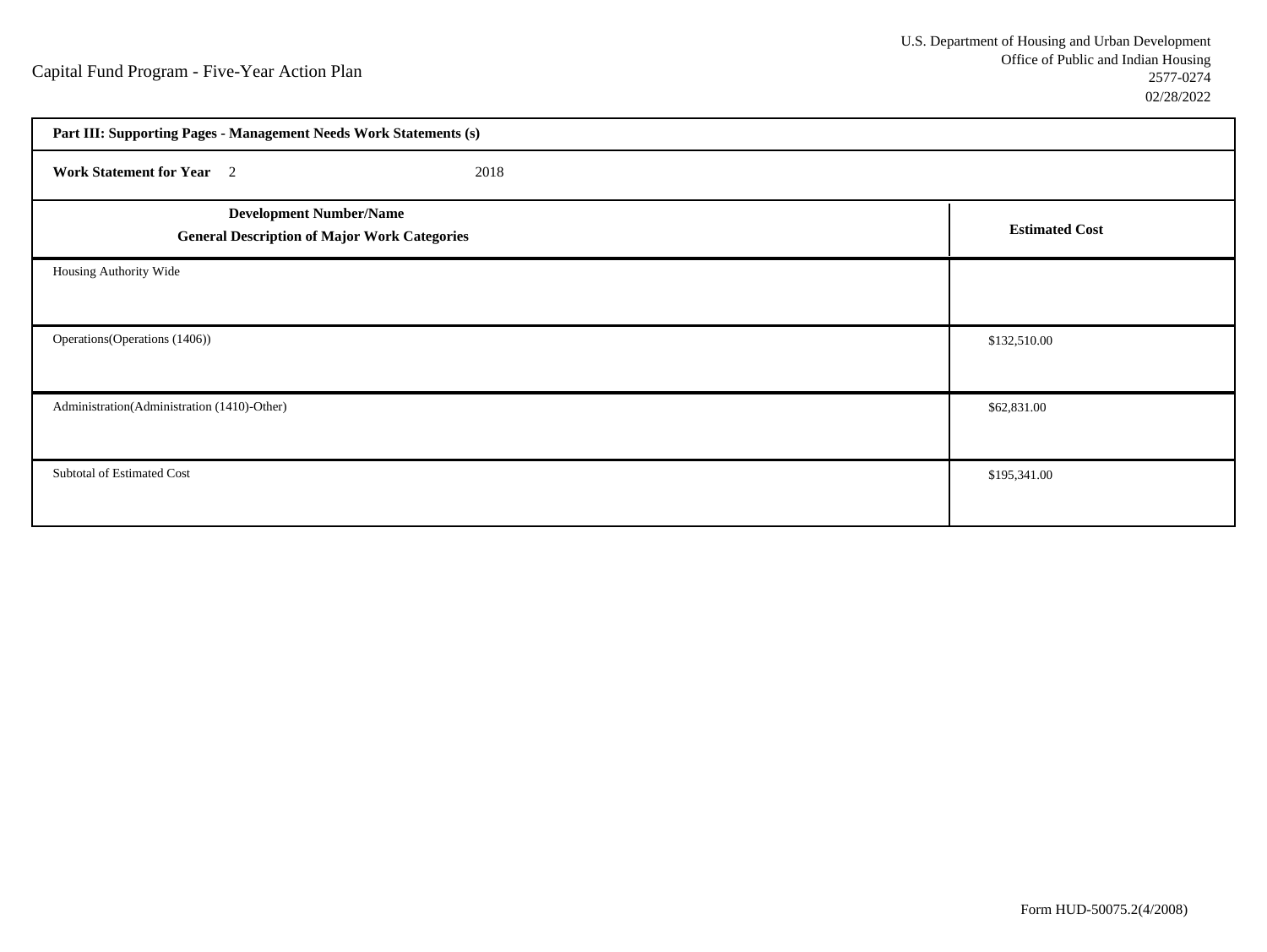| Part III: Supporting Pages - Management Needs Work Statements (s)                     |                       |  |
|---------------------------------------------------------------------------------------|-----------------------|--|
| <b>Work Statement for Year</b> 3<br>2019                                              |                       |  |
| <b>Development Number/Name</b><br><b>General Description of Major Work Categories</b> | <b>Estimated Cost</b> |  |
| Housing Authority Wide                                                                |                       |  |
| Operations (Operations (1406))                                                        | \$125,512.00          |  |
| Administration(Administration (1410)-Other)                                           | \$62,850.00           |  |
| Subtotal of Estimated Cost                                                            | \$188,362.00          |  |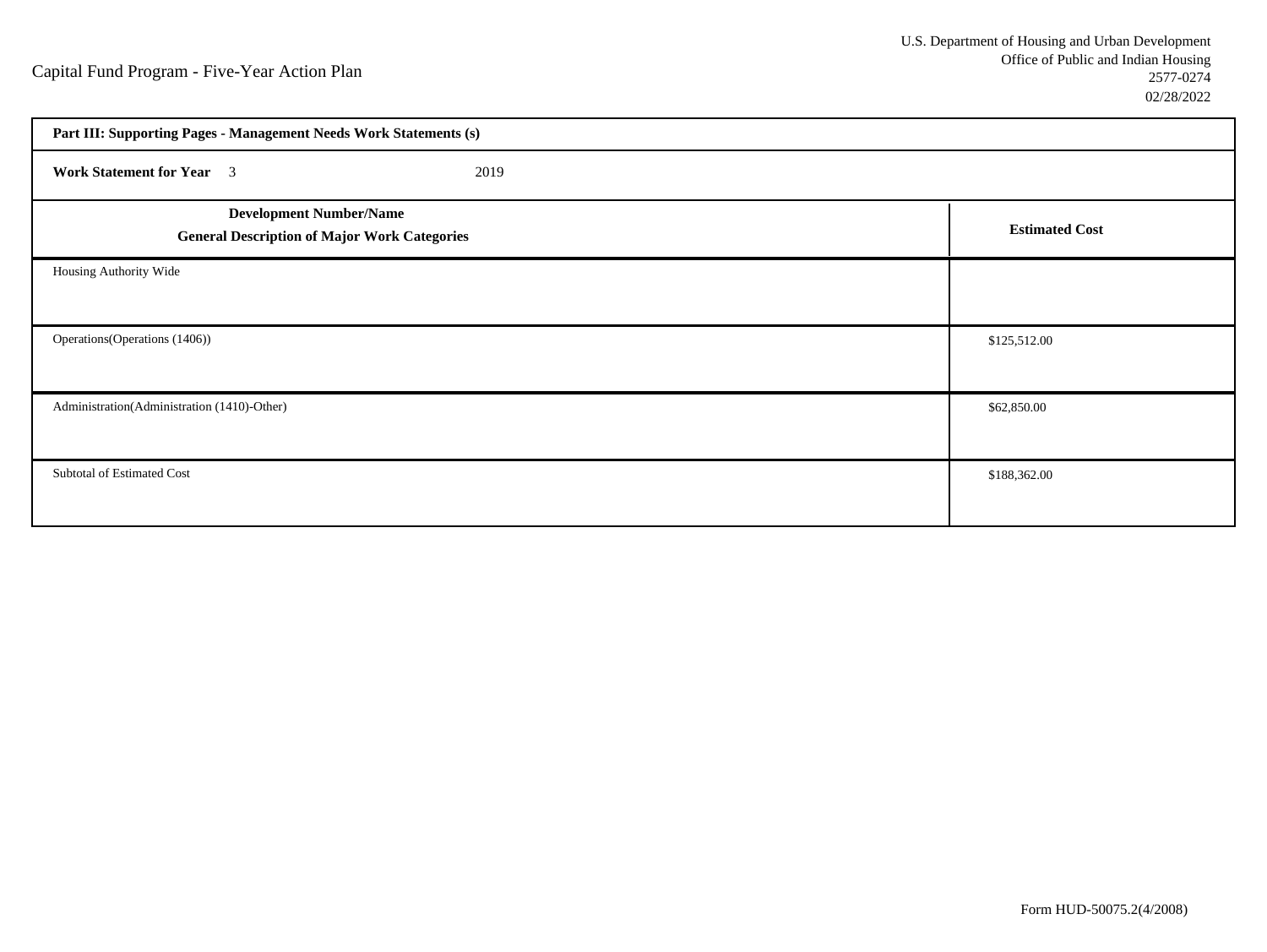| Part III: Supporting Pages - Management Needs Work Statements (s)                     |                       |  |
|---------------------------------------------------------------------------------------|-----------------------|--|
| Work Statement for Year 4<br>2020                                                     |                       |  |
| <b>Development Number/Name</b><br><b>General Description of Major Work Categories</b> | <b>Estimated Cost</b> |  |
| Housing Authority Wide                                                                |                       |  |
| Operations (Operations (1406))                                                        | \$125,264.00          |  |
| Administration(Administration (1410)-Other)                                           | \$62,881.00           |  |
| Subtotal of Estimated Cost                                                            | \$188,145.00          |  |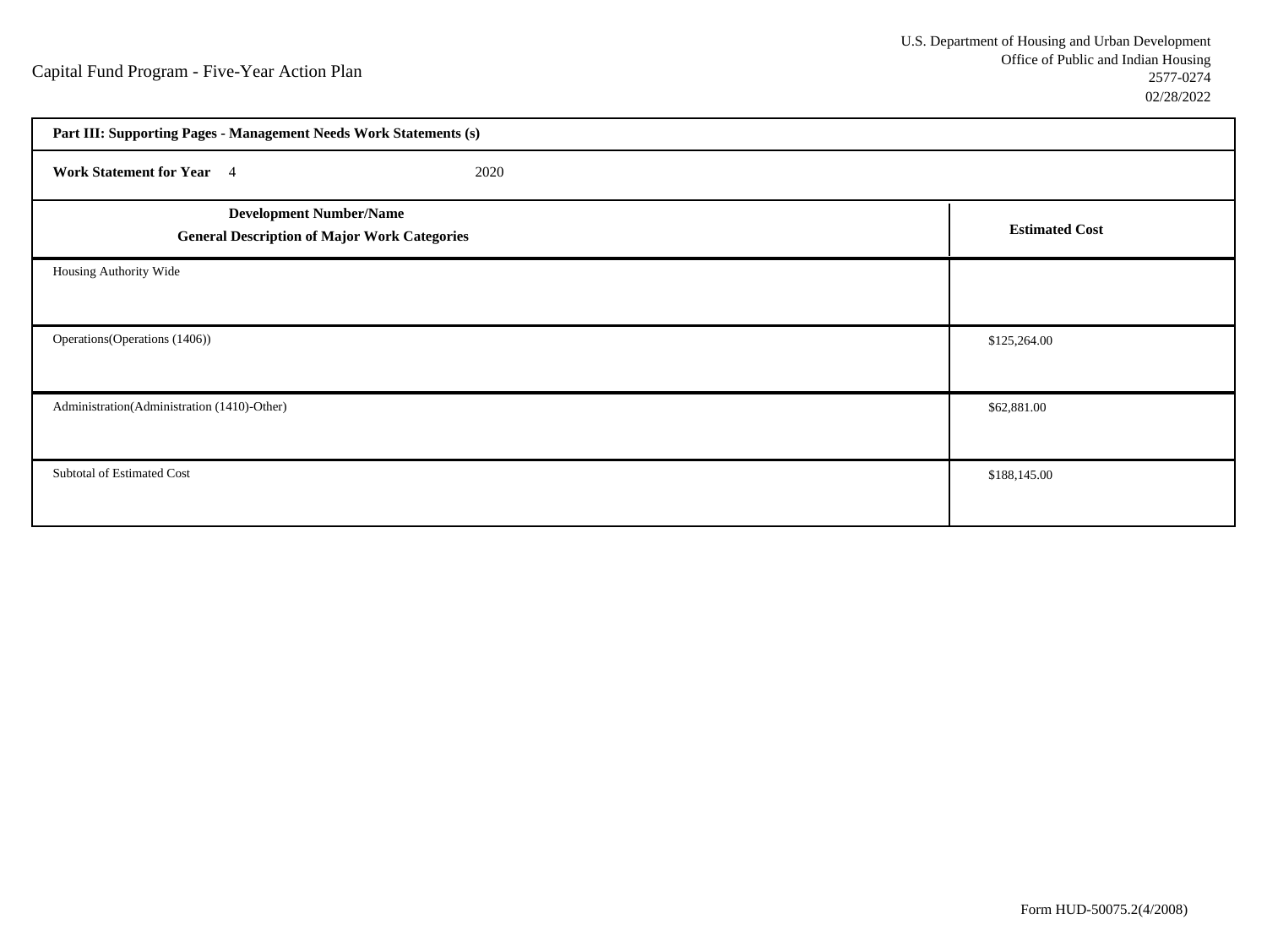| Part III: Supporting Pages - Management Needs Work Statements (s)                     |                       |  |
|---------------------------------------------------------------------------------------|-----------------------|--|
| <b>Work Statement for Year</b> 5<br>2021                                              |                       |  |
| <b>Development Number/Name</b><br><b>General Description of Major Work Categories</b> | <b>Estimated Cost</b> |  |
| Housing Authority Wide                                                                |                       |  |
| Operations (Operations (1406))                                                        | \$125,264.00          |  |
| Administration(Administration (1410)-Other)                                           | \$62,881.00           |  |
| Subtotal of Estimated Cost                                                            | \$188,145.00          |  |